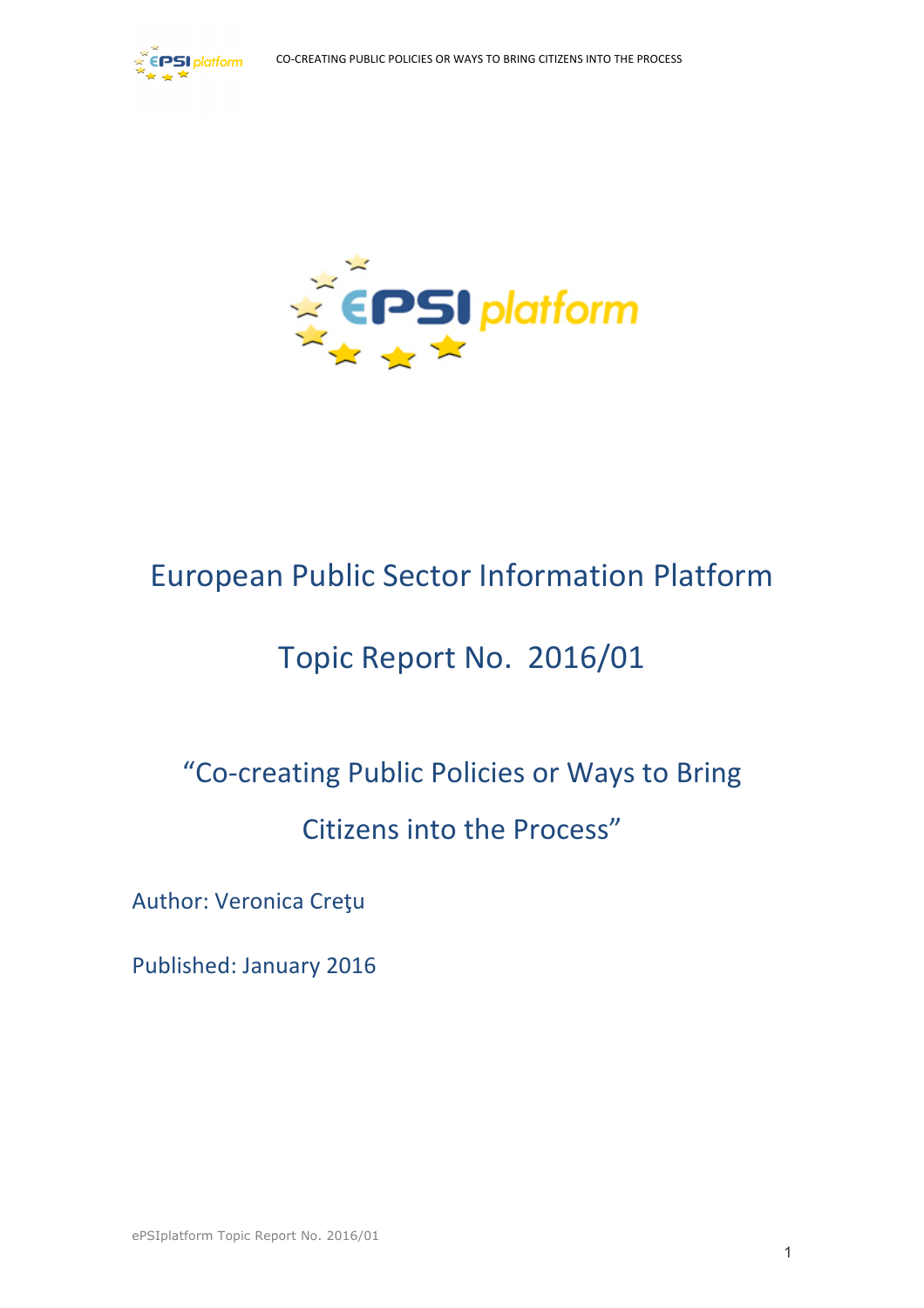

## **Contents**

| Citizen-centric government as a pre-condition for co-creating public policies/co-designing |  |
|--------------------------------------------------------------------------------------------|--|
|                                                                                            |  |
|                                                                                            |  |
|                                                                                            |  |
|                                                                                            |  |
|                                                                                            |  |
|                                                                                            |  |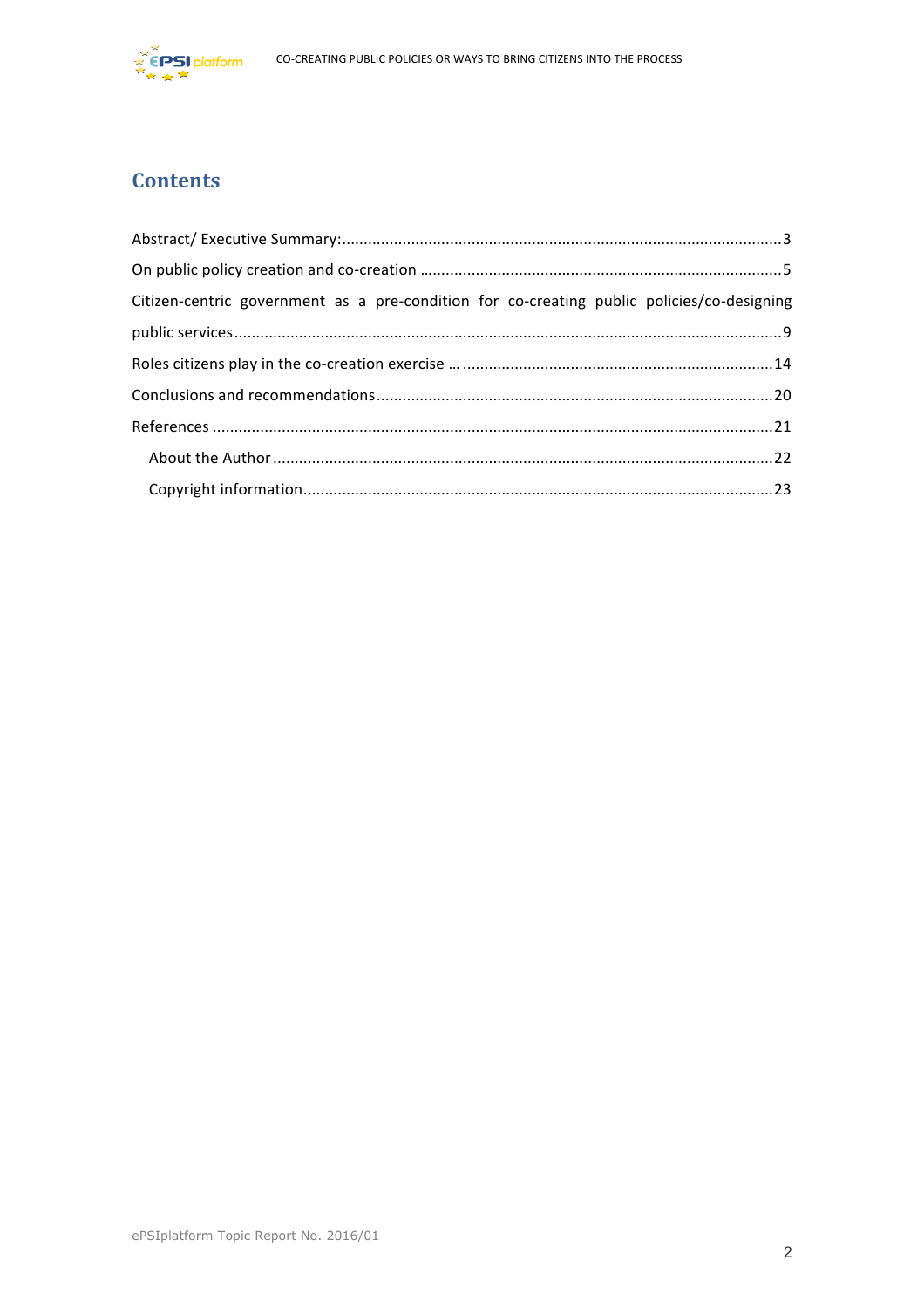

## **Keywords**

Open Government, Open Government Partnership (OGP), Innovation, co-creating public policies, co-design public services, diversity

## **Abstract/ Executive Summary:**

Government is not a vending machine, with bureaucrats dispensing services, but a platform like Facebook, Twitter, and the iPhone—where citizens can build their own apps and interact with one another and come up with their own solutions.(1) —George Packer

Citizens around the world continue witnessing unprecedented levels of growing inequality, corruption or absence of citizen voice in decision-making processes, and these are just very few examples of problems at the core of the world's development challenges and of the global agenda. One of the biggest challenges is closing the so-called feedback loop -or accountability gap– between what citizens need or demand for and what the governments actually do to respond to that demand. On one hand, citizens need to have more information and incentives to articulate their voice; while governments need to have the ability to listen, and act upon the feedback they receive from citizens on services they benefit from.

Significant efforts have been made to make public services user-friendly and reduce the administrative burden during the past years in several countries around the globe; however, studies show that service design often does not meet the expectations of citizens who require more usability and transparency. The deep understanding and knowledge of users, the redesign of services with their approach and preferred delivery channel in mind are important elements for governments to prove their ability to fulfil the needs of citizens.

The 'one-size-fits-all' approach no longer works in all spheres of the public sector regardless of whether we deal with developed or developing countries; historical, cultural and socioeconomic backgrounds play an important role in the expectations of interactions with public administrations. 

Engaging with stakeholders in the co-design of services or co-production of public policies raises the expectations related to higher quality of those services and greater value of the policies made. It is therefore important to start implementing specific collaborative service creation and policy-making by departing from the roles citizens play or might play in these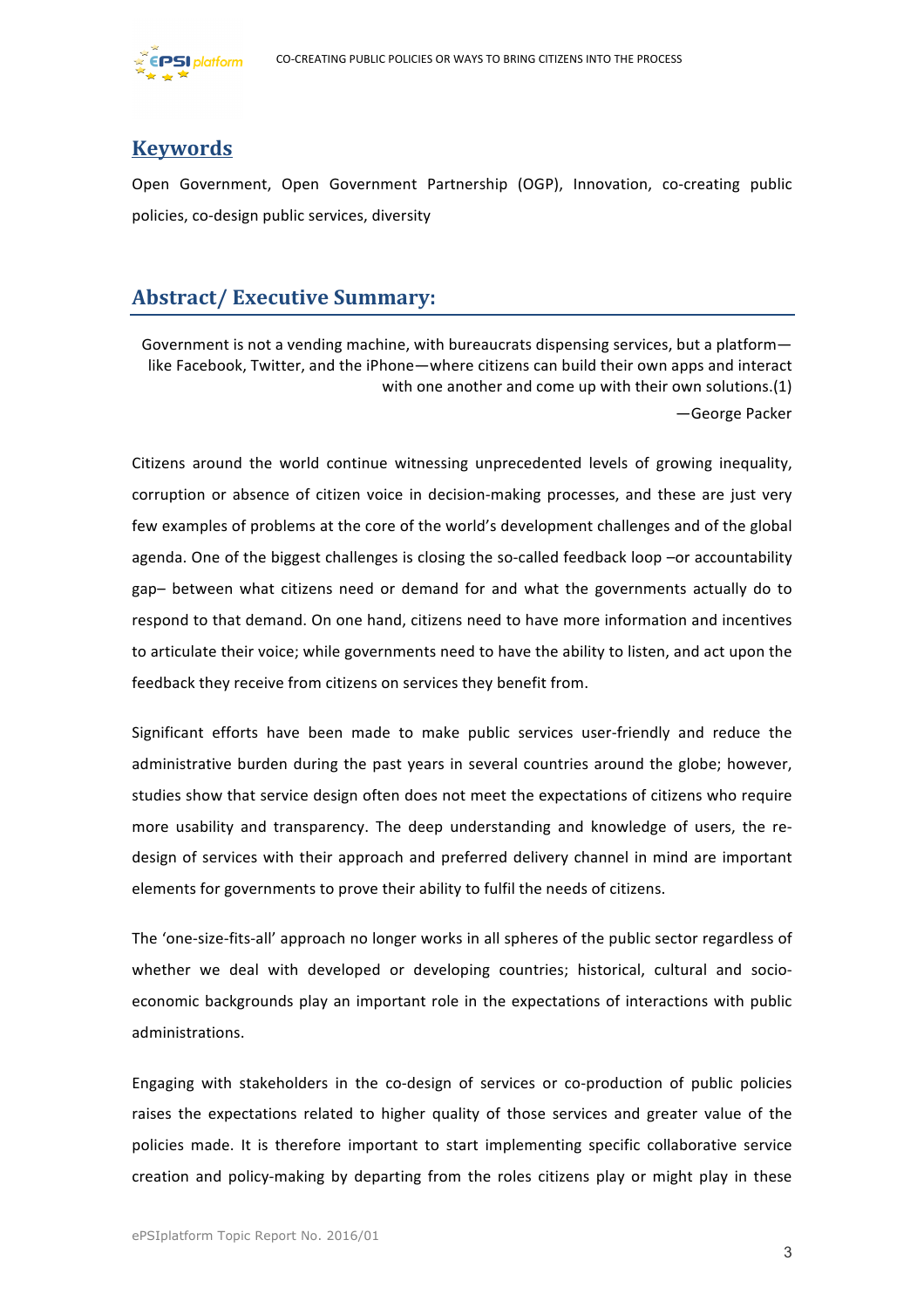processes as well as from ways public administrations gather the necessary customer insight, re-define their operational processes and identify appropriate sustainability models.

Engaging citizens at different stages of the co-creation and co-design of public services and policies brings diversity into both the process and the results. As per Justin Trudeau, Prime-Minister of Canada, January 2016, World Economic Forum, "[...] diversity is an indispensable ingredient and is the engine of invention, it generates creativity and enriches the world."

It is important to recognize that that the citizens in a democracy have both rights and duties, and that democratic governance provides opportunities for citizens to get actively engaged in shaping their world, innovating it, and exploring fully the potential of the diversity.

This paper looks into a number of key pre-conditions needed for a constructive, participatory, inclusive, open and transparent co-creation processes around public policy. It shares specific emerging trends and aspects behind a citizen-centric government, for public servants to consider when engaging with citizens, as well as, explains the different roles citizens play in the co-creation exercise.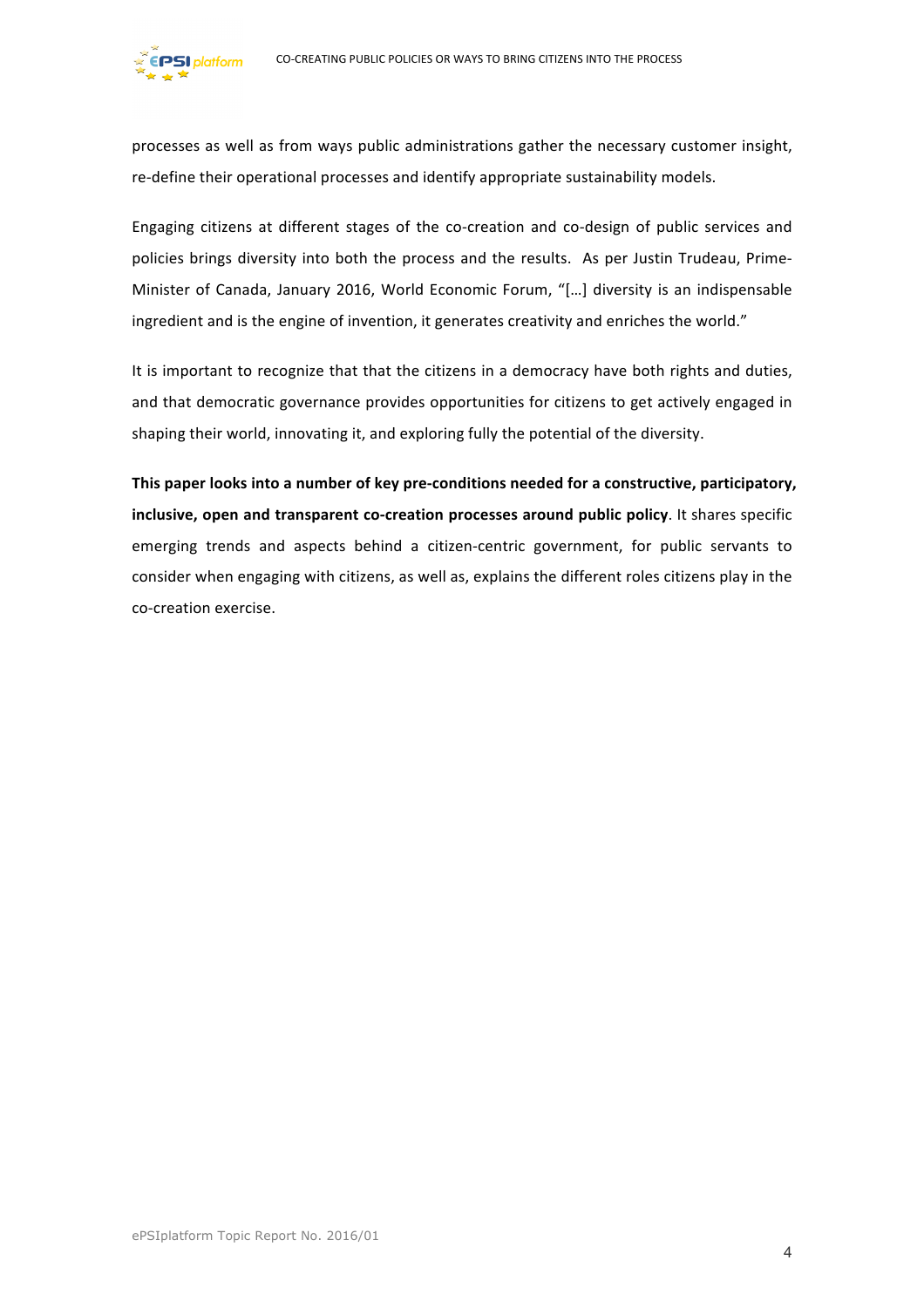



## **On public policy creation and co-creation ...**

The world we live in is being shaped through public policy. And if one believes that public policies are made not only by politicians, policy makers or public servants -they get it wrong. Policy making is a far more complex and holistic process, which involves thousands of public servants, tens of thousands of women and men who petition our parliaments and ministers, who are part of interest groups or communities of practice, who comment through the social media or represent unions, different organizations, community movements and similar. All have a strong say in public policy. And this is because our communities are affected directly by public policies with all that they entail, from the way they are being elaborated, implemented to the evaluation/assessment practices.

Why is this so? It is because the representative democracy we have been used to during the past years is gradually changing and transforming/evolving into a participatory one, greatly influenced by the advent of technology and innovations driven by the ICTs. All these, anchors public policy debate in a new form of paradigm  $-a$  paradigm in which citizens are brought closer to the decision making processes and thus, having the opportunity to articulate their needs, preferences and desires. Both theories and practices in the field of public administration are increasingly concerned with placing the citizen at the center/at the core of policymakers' considerations, not just as target, but also as agent. Actually citizens, or the beneficiaries of public policies, are considered to be the best "experts" given that they know what does best meet their needs and interests. Given this paradigm, to what extent public servants are being prepared to collaborate, not merely consult; to reach out, not merely respond. **Is there a critical mass of public servants or policy makers ready to co-create with their citizens policies or any other critically important documents?!** On the other hand, who are the citizens who are best positioned to be part of the co-creation agenda?!

To answer these questions, it is important to look at the way public policies are being shaped traditionally and what are the key pre-requisites needed in order to have a real, authentic cocreation process of public policies.

It is important to start from the very fact that governments alone cannot deal with a wide range of complex problems and challenges they face be it domestically, regionally or globally. The wide spectrum of emerging issues nowadays vary from climate change, gender issues or refugees' crisis. Regardless of the issues, governments need to be able to respond by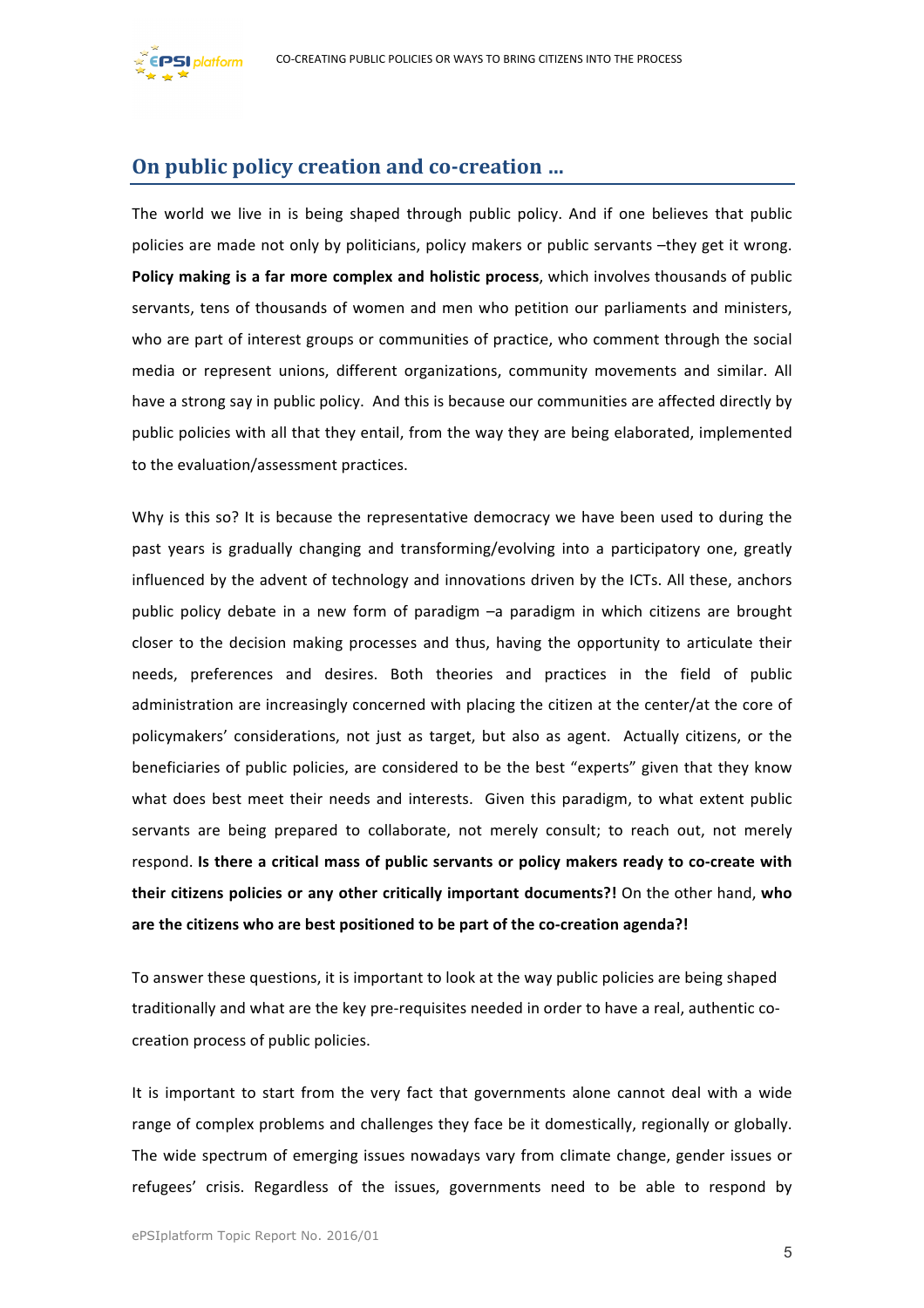

permanently reviewing and improving the quality of the services they deliver and with this, the quality of the processes behind the policy-making. Parallel to these, governments have to acknowledge that massive exposure of the citizens to the online medium and the diverse opportunities it provides (from access to data, online education, e-petitions, etc.), contributes to more informed, educated citizens who start to become more active in demanding better quality and a more "**democratic performance**"<sup>1</sup> as well as government's "**policy performance**" or the ability to deliver tangible positive outcomes for society<sup>2</sup>. And even if there is much talk today about the need to embrace more open and inclusive policy making, the road ahead is still long for many governments around the world. This open approach implies comprehensive changes and improvements in the decision-making processes, new change-management practices, introducing accountability measures, and comprehensive monitoring of policies' outcomes.

#### How to define public policy? And what stands behind policy making?

In the public policy creation or formulation journey, one needs to be depart from the very essence of what public policy is, what does it address and what are the processes behind. First of all, "public policy is the means by which a government maintains order or addresses the needs of its citizens through actions defined by its constitution"(3). In other words, a public policy is generally not a tangible thing but rather is a term used to describe a collection of laws, mandates, or regulations established through a political process. It refers to those plans, positions and guidelines of government that influence decisions by government (e.g., policies in support of sustainable economic development or policies to enhance access to health care services by persons with disabilities or by women in remote areas). However, agreements do not exist on a precise definition of public policy. Some definitions are very complex while others are rather simple; however, all definitions have a common point and that is "public policies result from decisions made by government and some take into account the intentions behind a government action". Over 40 years ago, Thomas Dye<sup>4</sup> defined 'public policy' as "anything a government chooses to do or not to do." Although Dye had simplified the term, his definition did capture the extensive scope of the subject matter. "Policy making is the **fundamental activity of governments".** It is through the public policy making process that

<u> 1989 - Jan Samuel Barbara, margaret e</u>

<sup>1</sup> http://www10.iadb.org/intal/intalcdi/pe/2009/03785.pdf

<sup>2</sup> http://www10.iadb.org/intal/intalcdi/pe/2009/03785.pdf

<sup>&</sup>lt;sup>3</sup> http://study.com/academy/lesson/what-is-public-policy-definition-types-process-examples.html

<sup>&</sup>lt;sup>4</sup> https://en.wikipedia.org/wiki/Thomas\_R.\_Dye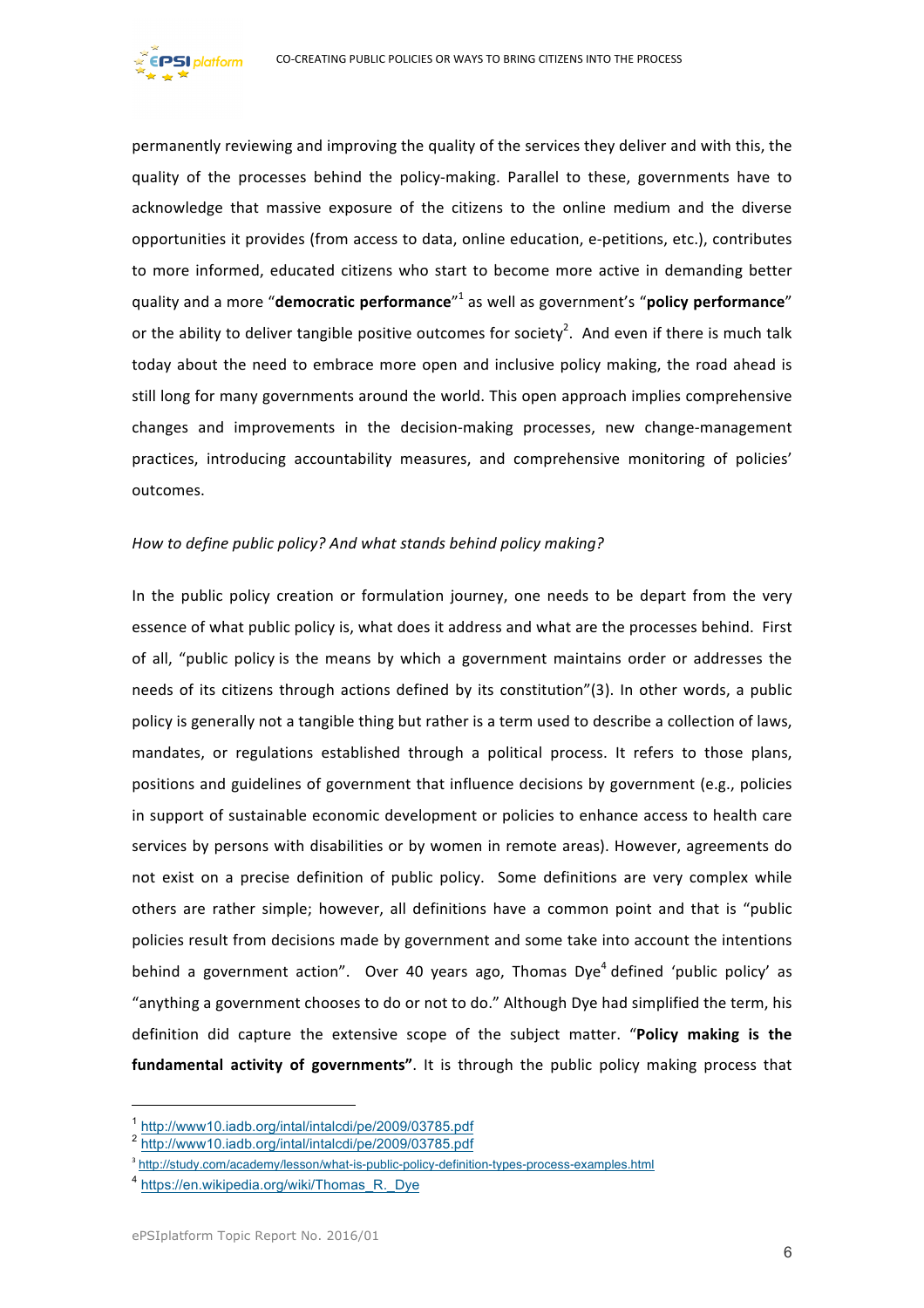governments establish the framework within which all citizens (human and corporate) must function; and it is the process via which governments decide both which societal goals to pursue and how to (best) pursue them<sup>5</sup>. Another definition states that policy making includes all stages of the policy cycle: agenda setting, policy preparation, decision making, implementation and evaluation (OECD, 2001a).

All in all, "public policy" is a response, the central ordering element of which is an *explicit* statement of intent regarding future actions. Thus, Governments have more or less the same approaches when it comes to public policy elaboration. Usually, attention is being paid to *policy response* with a number of important sub-components related to a) *policy statements* – which represent the intention of the government to do something about a particular issue, *b*) *policy* actions – is what the government does to accomplish the goals identified and *c)* policy results -what happens as a result of the efforts to achieve the goal identified in the statement. In addition to these aspects, it is also important to mention that there are various types and forms of policy. Among the wide range of policy types are:

- *broad policy* which sets the government-wide direction;
- *more specific policy* which may be developed for a particular sector (the economy) or issue-area (child welfare, gender equity, health, etc.);
- operational policy which may guide decisions on programs, and project selection.

The following are most **common key attributes** of public policies<sup>6</sup>:

- Policy is made in response to some sort of issue or problem that requires attention.
- Policy is made on behalf of the "public."
- Policy is oriented toward a goal or desired state, such as the solution of a problem. Public policy problems are those that must be addressed by laws and regulations adopted by government.
- Policy is ultimately made by governments, even if the ideas come from outside government mainly through the interaction of government and the public.

When it comes to the forms that government policy can take, it is reflected most typically in legislation, regulations, and programs. These are often referred to *as policy instruments*.

<sup>&</sup>lt;sup>5</sup> Young, Shaun P. ed. (2013). Evidence-Based Policy-Making in Canada. Don Mills, ON: Oxford University Press at 1

<sup>6</sup> http://www.civiced.org/pc-program/instructional-component/public-policy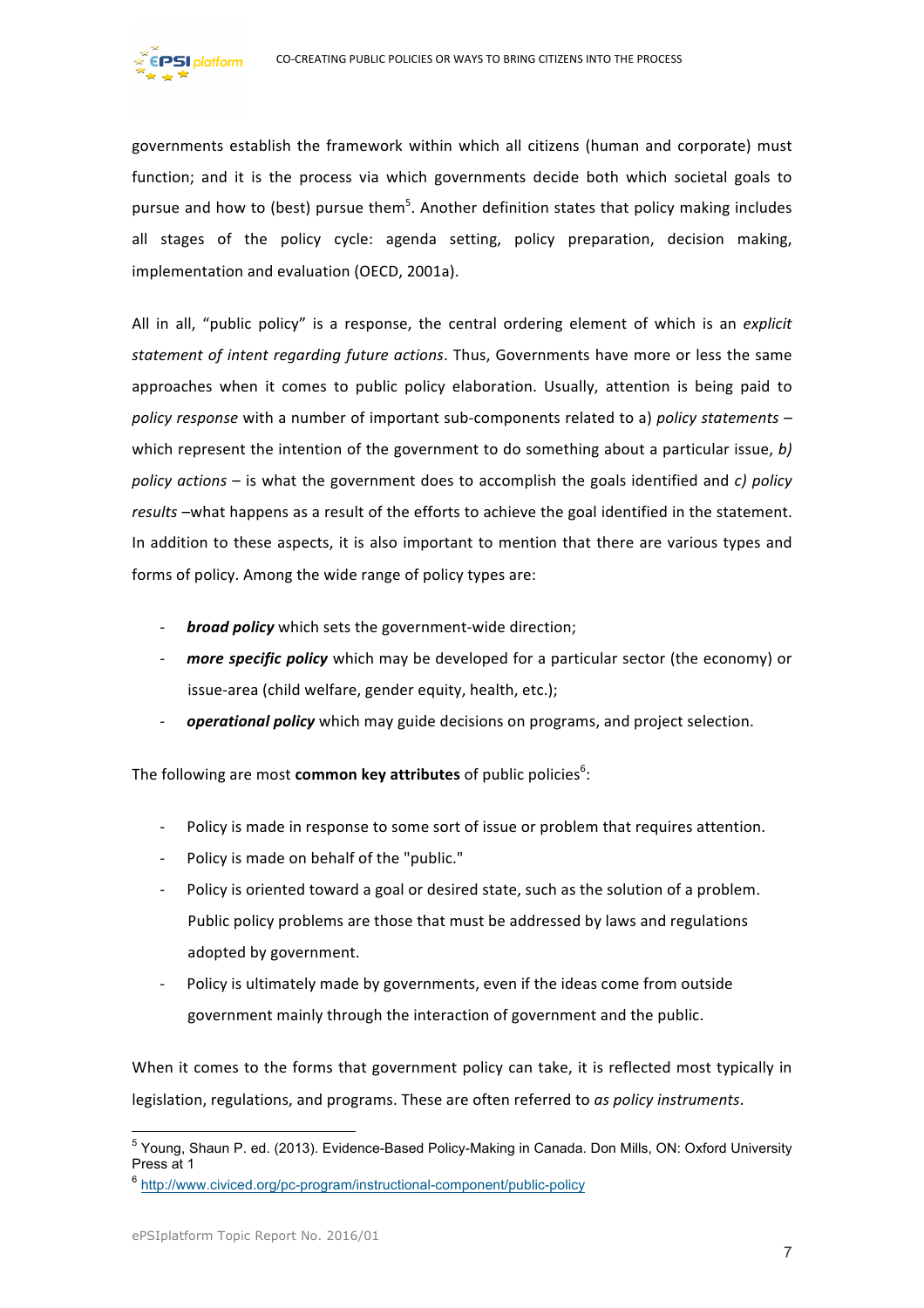

Traditionally, the policy development processes involve research, analysis, consultation and synthesis of information to produce recommendations. It also involves an *evaluation* of options against a set of criteria used to assess each option. An effective policy process is one that also responds to the following requirements:

- Issue or problem identification
- Issue or problem analysis
- Generating Solutions
- Consultation
- Performance Monitoring

Just looking at the first step, that of defining the problem/issue, one can see how critical it is to understand and define the problem correctly, because the way it is defined affects the policy solution/s put forward to address the issue/s. Which is why, it is critically important to diagnoze the problem correctly. The same goes about all the other components be it related to generating the right solutions or applying the most adequate consultation mechanisms and platforms. 

To sum up, getting public servants and scholars in general, to agree on a single, all-inclusive definition and approach to public policy development is not an easy task. Which is why going back to the definition of what public policy is, it is simply what government (via its public officials, who influences or determines public policy) does or does not do in regards to a problem that they have to address along with taking relevant measures/actions. Policy development is one of the most important areas of expertise for public servants. It is the public servants that need to understand policy as a process in the first place, and the very nature of policy development, along with recognizing that all public servants are part of the overall policy process regardless of being part of local, regional or national public authorities. In the co-creation of public policies processes are even more complex...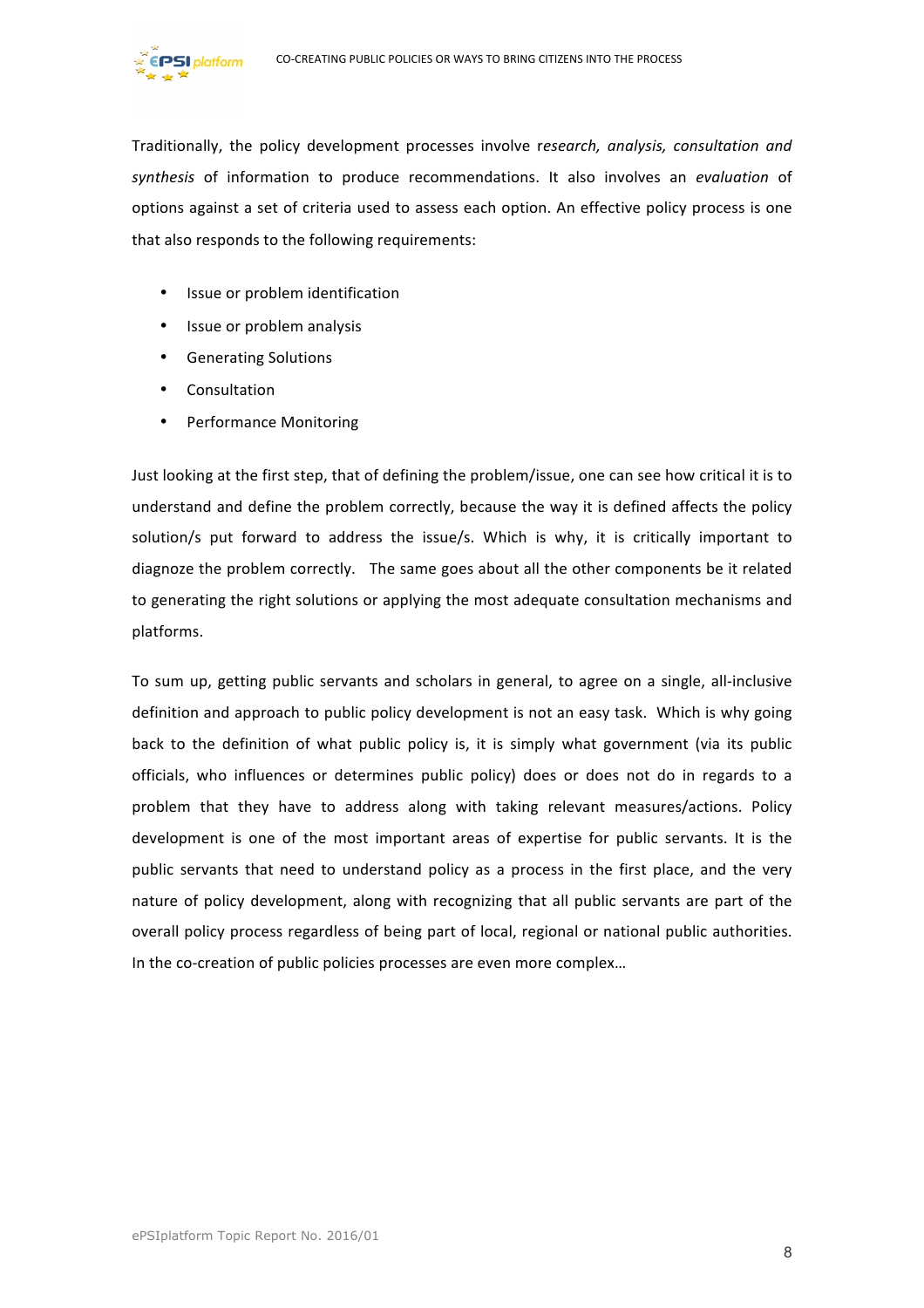

## **Citizen-centric government as a pre-condition for co-creating public policies/co-designing public services**

While the traditional or classical approach to public policy seem not to fully respond to the nowadays realities, it is important to have a look at the pre-conditions needed for having a government able to co-create its policies together with the public, with its citizens. During the late 2000s the theme of 'citizen-oriented government' became one of the top on the public management agenda (OECD 2009). Governments at all levels have declared their interest in finding better ways to respond to and serve citizens and communities through better-designed programs and consultative processes (Advisory Group on the Reform of Australian Government Administration 2010; Bourgon 2011). More recently, the Open Government Partnership  $(OGP)^7$  multilateral initiative that aims to secure concrete commitments from governments to promote transparency, empower citizens, fight corruption, and harness new technologies to strengthen governance, grew from 8 founding governments in 2011 to 69 in 2016. These are just few examples of the very fact that citizen-centric government has been brought into the attention of many officials, public servants, and there are several practices and examples already on ways public policies could be co-created based on the new paradigm.

According to a McKinsey Report from July 2015<sup>8</sup>, when governments deliver services based on the needs of people they serve, they can increase public satisfaction and reduce costs. Regardless of where they are, rural or urban areas, citizens expect more transparent, **accessible, accountable and responsive services from the public sector**. Expectations are rising day by day. However, even the "one-stop shops" centralized call centers are still unable to meet the public's expectations, the same report says. Citizens continue to feel frustrated by cumbersome or confusing websites and find it's often still necessary to speak with multiple parties before their question is answered or their request is completed. As a result, governments face not only declining citizen satisfaction and eroding public trust but also increasing costs associated with delivering services across multiple channels. Additionally, many governments continue to design and deliver services based on their own requirements, competences, and processes instead of the needs of the people they serve.

 <sup>7</sup> http://www.opengovpartnership.org/about

<sup>&</sup>lt;sup>8</sup> http://www.mckinsey.com/insights/public\_sector/implementing\_a\_citizencentric approach to delivering government services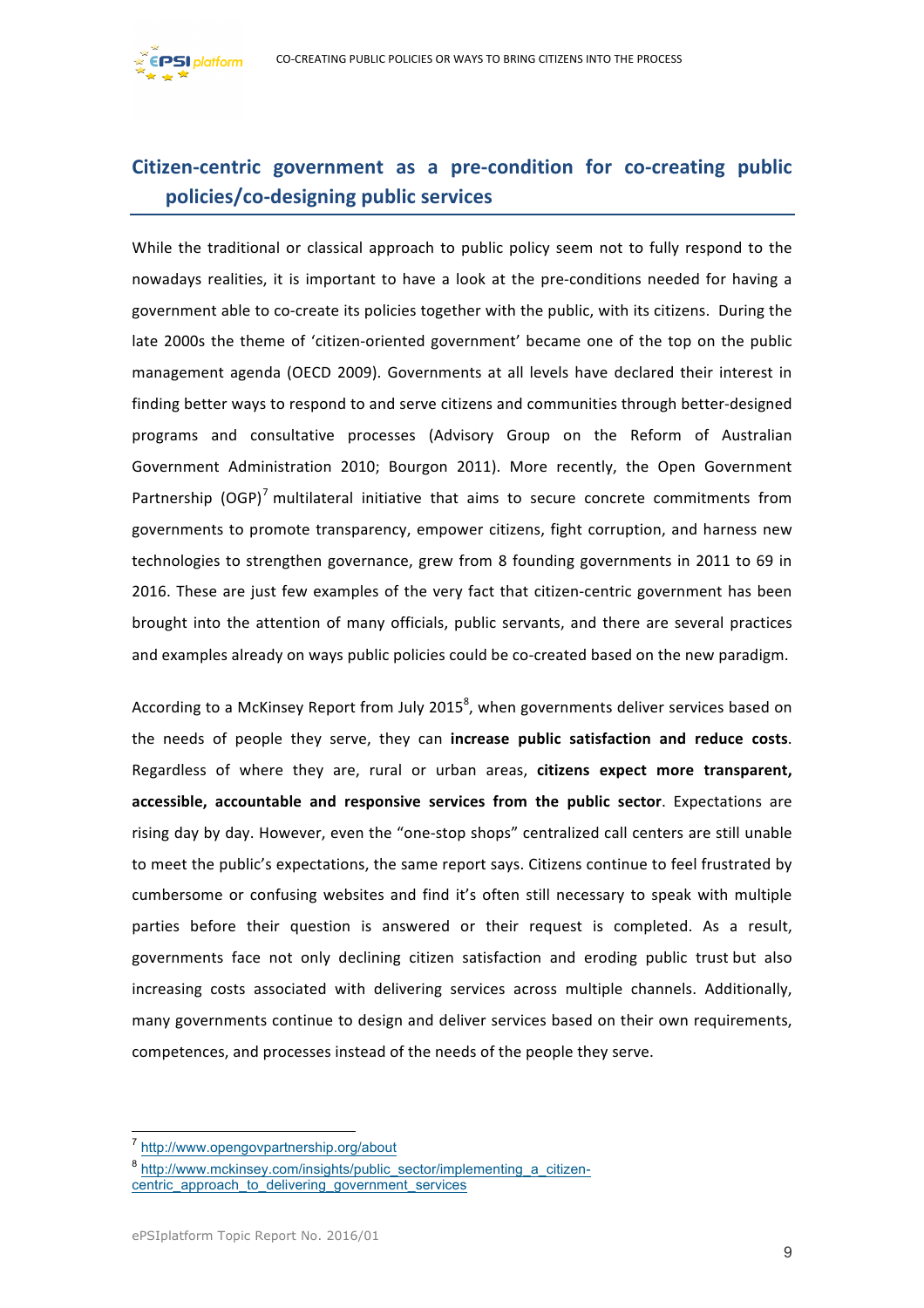

'Citizen-centred' or 'citizen-focused' government and governance have also started getting more attention due to the emergence of the ICTs and the potential behind the technology. Advocates for Government 2.0 and Open Government suggest that ICTs might drive governments to dramatically re-conceive the role of the public bureaucracies in delivering programs and designing policy (Dunleavy et al 2006; Government 2.0 Task Force 2009). It is now conceivable to think not only of citizen-oriented service and improved policy delivery, but genuinely citizen-informed and even citizen-designed and often specifically tailored interventions that are designed to accommodate the needs of individuals and communities  $$ what some refer to as the 'individualisation' of policy and service delivery (Howard 2010)<sup>9</sup>.

In line with the above, let us have a look at the key elements related to implementing transformational type of initiatives/ efforts aimed at increasing citizen satisfaction, bringing them closer to the policy making debate and in co-designing the services they need most:

#### *Citizen satisfaction* – or what do we know about it?

Any transformational or ambitious initiative begins with understanding citizens' needs and priorities. Only by identifying which services citizens find most problematic and the degree of dissatisfaction with that service, can allow the government identify the best approaches for improvement. The best way, according to McKinsey Report 2015<sup>10</sup>, is to ask citizens rate each of the service the government wants to consider changing or improving, using the principle "Let citizens tell you what matters most, but avoid asking them directly". This technique has been used successfully for transformation efforts in the public sector. In the United Kingdom, for instance, the Local Government Association undertook a project to measure how satisfied residents were with their local council's performance<sup>11</sup>. Several examples related to rating public services can be found in the projects implemented as part of Global Partnership for Social Accountability, established in 2012 with the purpose of bridging this gap, enhancing citizens' voice and, just as importantly, supporting the capacity of governments to respond effectively to their voice<sup>12</sup>. Discovering citizen needs and preferences by systematically learning more about the experience of citizens in receiving the services delivered to them, and

file:///C:/Users/Gost/Desktop/459992.pdf Putting Citizens First Engagement in Policy and Service Delivery for the 21st Century

<sup>&</sup>lt;sup>10</sup> http://www.mckinsey.com/insights/public\_sector/implementing\_a\_citizencentric\_approach\_to\_delivering\_government\_services

<sup>&</sup>lt;sup>11</sup> New Reputation Guide, LGcommunications and the Local Government Association, Iga.gov.uk.

<sup>12</sup> http://www.thegpsa.org/sa/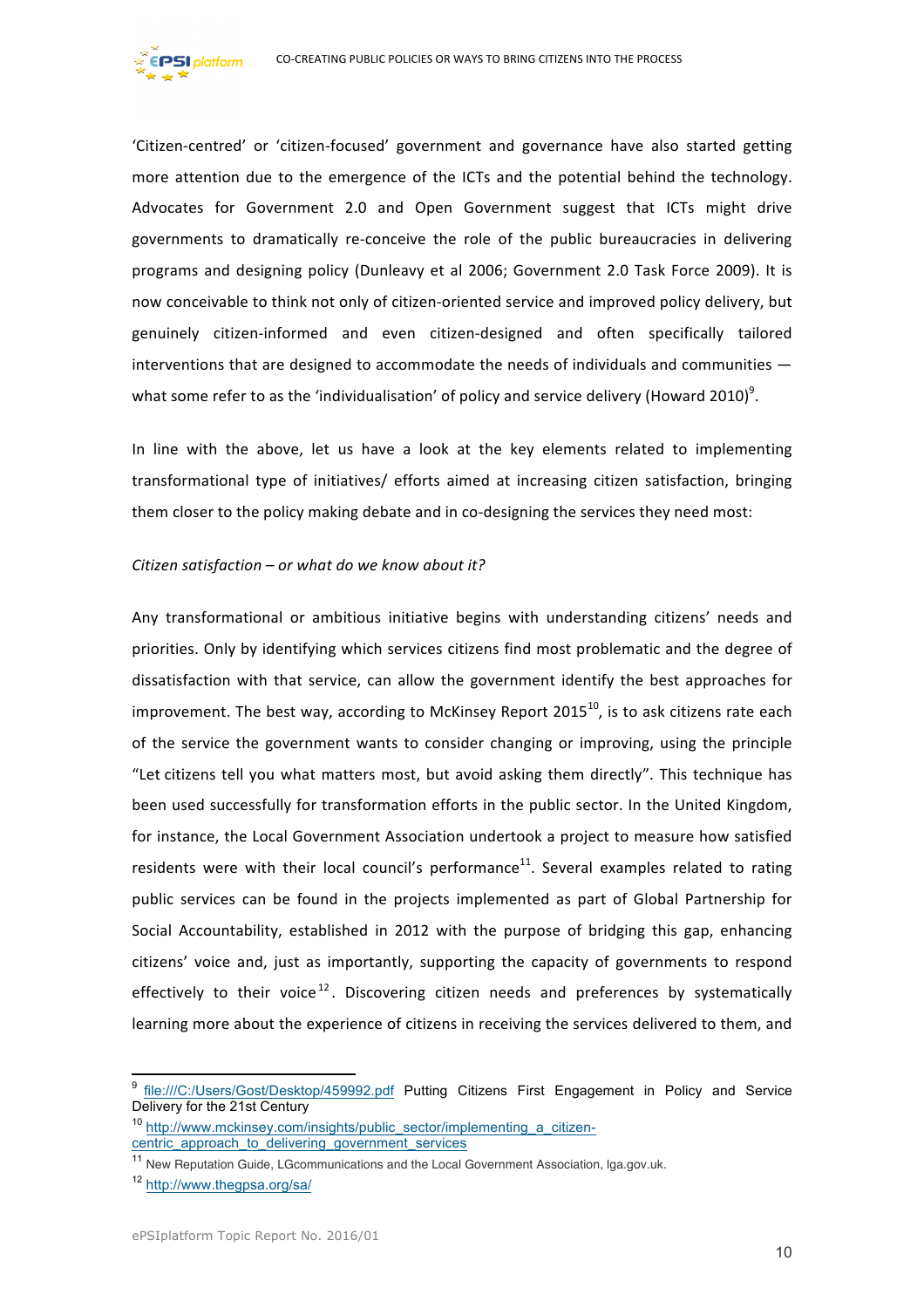

using that feedback to improve the delivery of those programs is something that should be at the core of the citizen-driven policy making.

#### *Citizens' feedback and internal data – what are we missing?*

Combining customer-satisfaction information with operational data—call-center volumes and number of in-person visits, for instance—can generate additional insights, beyond what citizens state explicitly via surveys and other feedback channels. One of the biggest challenges is with internal data. Sometimes the data needed for the purpose of one exercise or another is missing/has not been compiled. At other times, it exists in a form that is not suitable for one's purpose and needs further adjustment (e.g., the level of aggregation, the geographic boundaries, or any other). Collecting previously uncollected data or making adjustments to existing data is often costly and time consuming. In some cases, it won't be possible to create the desired data within the time frames of a given policy exercise. Challenges such as these need to be identified and a strategy for dealing with them needs to be put in place. Research shows, however, that statistical analyses can identify why citizens are dissatisfied with a service or another, which is why, data has to be at the core of policy making processes indeed.

#### Understanding each and every single step *citizens'* make in seeking a government service

Each process/service has a beginning and an end. Citizens have to undertake particular steps in getting a particular service. What is important for government agencies is rather than focus on improvements at individual touch points, start viewing the services through the eyes of the citizen/beneficiary, meaning analysing the whole chain starting from the moment the person begins looking for the agency that is best suited to meet a need until the task is completed. It is important to know what chains/journeys are most liked by the citizens, and research shows that "by categorizing citizen journeys government agencies can prioritize those with biggest number of users and those with highest level of either satisfaction or dissatisfaction". Another important element is to look at the kind of experiences citizens have as part of those journeys -different citizens/beneficiaries can experience the same journey differently and it is valuable to understand those 'differences' along with identifying internal processes which can lead to improvements of a particular segment in the 'journey'.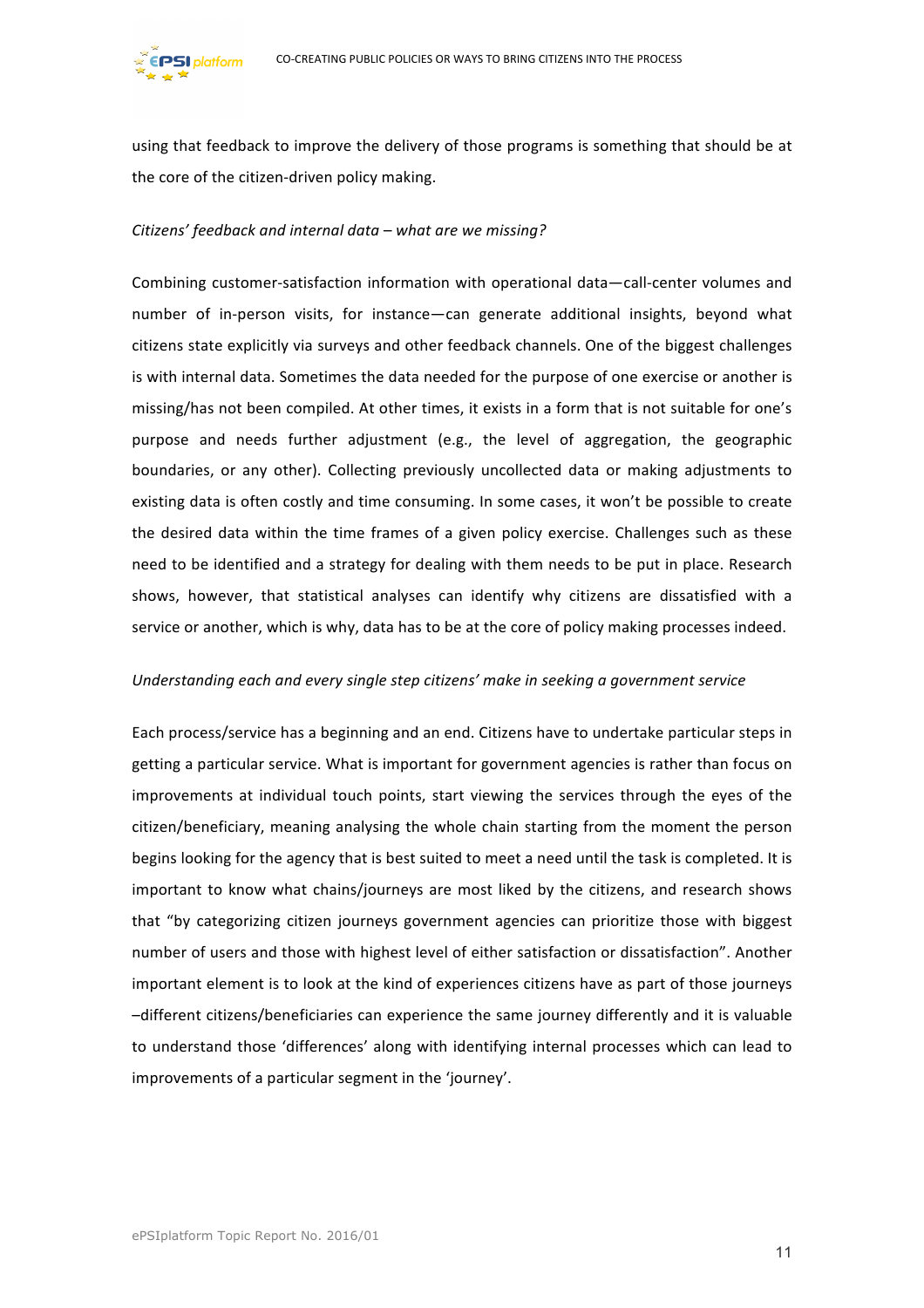#### *Translate opportunities for improvement into actionable initiatives.*

**PSI** platform

In a citizen-centric government and service delivery, it is crucial to manage demand better by preventing 'journeys' that are unnecessary/ time consuming or too expensive in the first place. Second important element is to avoid any duplicative steps and third, improve the availability, usability, and accessibility of information (particularly by placing machine readable data on open data portals, etc). Additionally, another element of the co-creation in the public sector is organizing the collaboration between the different actors, including between public administrations themselves, in order to share information, knowledge and resources.

#### *Being futuristic in co-creation/co-design of policies with citizens*

One of the most important things that public servants and policy makers in general have to do is challenge their traditional way of thinking and doing things. Policies are not being elaborated in a particular manner just because this is the traditional way of doing things. Unconventional thinking will help generate ideas that can eventually lead to more success. Thinking broadly, thinking strategically, and long-term can help governments connect the dots and see the big picture; observe and analyze the forces driving the current reality that could have long-term effects; use facts/data to draw inferences and develop the capacity to predict the changes that might occur in the years to come. Governance models for citizen transformation programs can take different forms depending on the context in which they are operating, and the future of these programs will rely not only on collecting citizen feedback  $$ but also on regularly aggregating and analyzing information, thus, providing the big, comprehensive picture of the citizen experience.

#### *Continuous questioning and reflection on citizen-centric approaches*

Any Government that aims at implementing citizen-centric approaches in policy making, service design, etc. needs to continuously reflect, capitalize on the following aspects:

- Measure progress made with respect to promoting integrated service delivery, working within and across government, and understanding the prospects for doing even more;
- Measure progress made with respect to obtaining citizen feedback on services they benefit from and looking into efforts to discovering citizen new needs and preferences;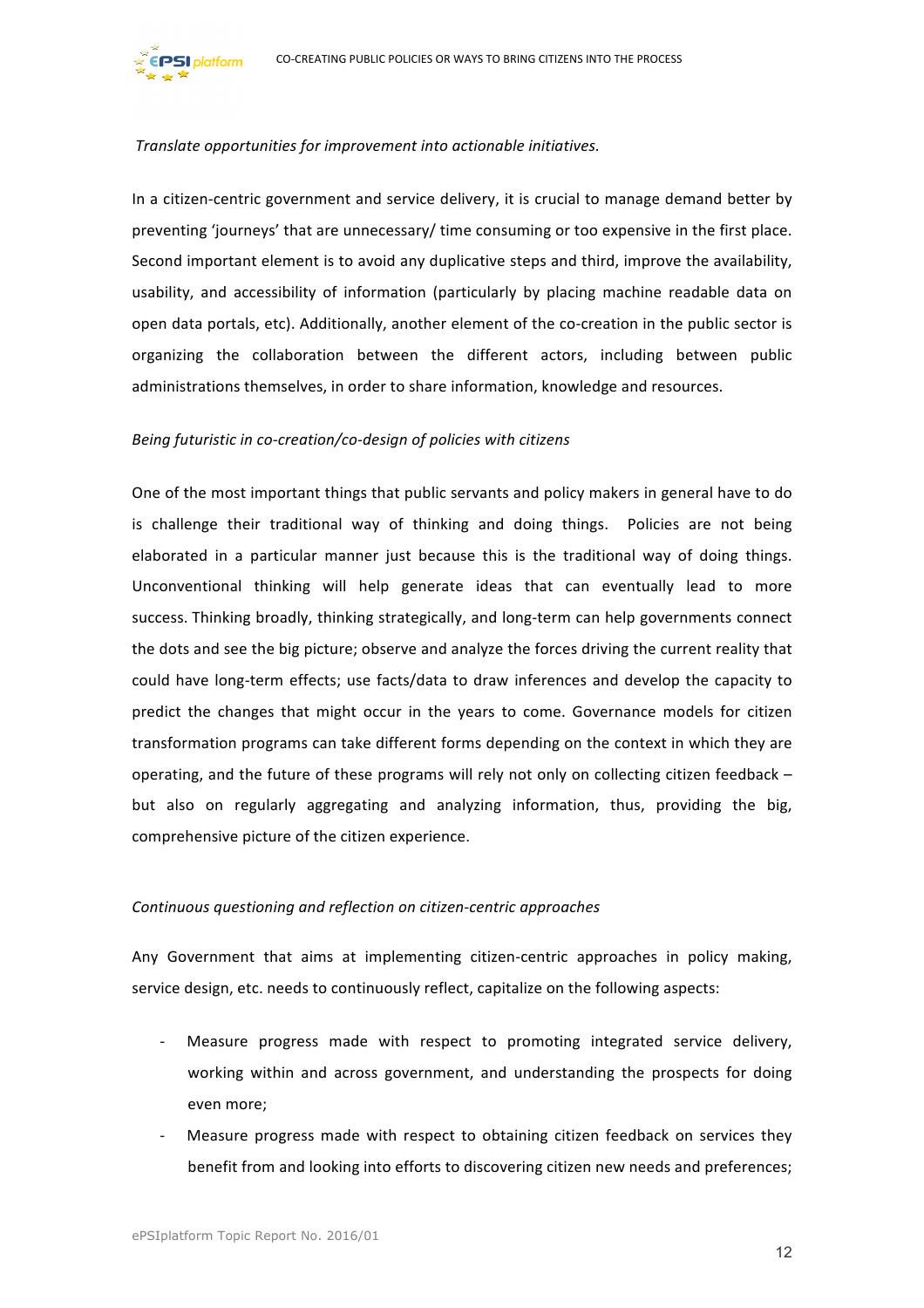

- Measure progress made with respect to engaging citizens and communities in service delivery and policy design and understanding the degree to which it is relevant to go further with respect to co-designing and co-delivering services, and what else might be needed to enhance the processes:
- Look into ways to build the culture, and sensibilities in public sector organisations to respond to and anticipate demands for better services and engagement, and take advantage of technological possibilities which promise to put citizens first;
- Analyse systematically the engagement and collaboration with societal actors in public service delivery and policy making in order to foster the capacity of public institutions to improve their ability to innovate their problem solving capacity;
- Assess the degree to which organizational, administrative and legislative changes are needed in order to ensure the co-creative approach to policy making;
- Assess the way citizens, users, businesses and communities as a whole are interacting among each other;
- Understand ways public administrations share information, resources and assets both among themselves, and also with third parties. This implies opening up government data and services for re-use in an electronic format along with opening up the difference decision-making processes. This can boost collaboration with stakeholders and improve effectiveness of the decision making and service delivery;
- Evaluate the degree to which the in-house and pre-service capacity building programs for public servants respond to the emerging trends and to the entire citizen-centric approach to policy making and decision making;
- Understand what brings communities of practice together and see ways citizens might be brought together as part of formal and informal platforms, to share, participate, engage, contribute, co-create;
- Reflect on how and why collaboration and co-creation in the public sector happens, what are the key factors, what are the key challenges, key benefits and emerging opportunities and how to position the government as a "platform" that continuously co-creates with its citizens.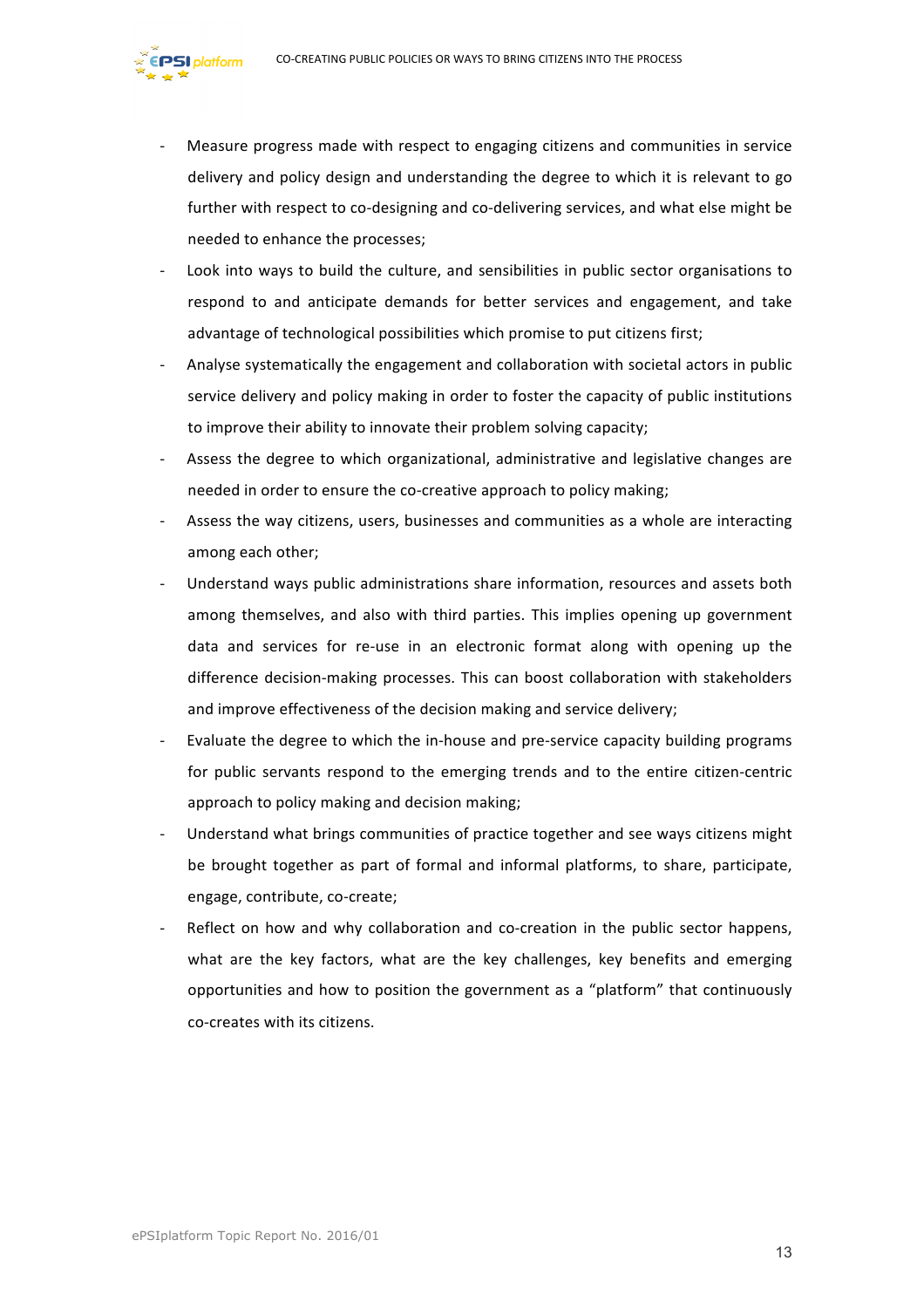



### **Roles citizens play in the co-creation exercise ...**

Practical experience and interaction with public servants demonstrates that many public servants, across different sectors, are far from understanding the value of the citizens in policy making processes, in co-designing services, others. More than that, many find the process of engaging the citizens useless, and argue that citizens do not have the readiness, information and motivation to seriously engage in such processes<sup>13</sup>. Additionally, many agencies or individuals choose to exclude or minimize public participation in planning efforts claiming citizen participation is too expensive and time consuming.

Interestingly enough, private companies have a rich history in partnering with customers or service users in innovation and value creation. Across different industries, customers have played a crucial role in suggesting improvements, new features, new options for existing services or products. There are examples of companies engaging customers in designing their products or even in developing new services. There is no doubt that such approaches have led to developments and innovations in the private sector throughout the years, and where customers' feedback or engagement is missing, the business does not exist for too long.

Then, what is missing in the public sector? Aren't private companies dealing with the same citizens government does? Isn't it about the same public, communities?

The role of citizens in public service innovation or in co-creating public policy does not have the same history as that one of the private sector. However, if one looks back into history, citizen participation goes back to ancient Greece and Colonial New England. Before the 1960s, governmental processes and procedures were designed to facilitate "external" participation. Citizen participation was institutionalized in the mid-1960s with President Lyndon Johnson's Great Society programs (Cogan & Sharpe, 1986 p. 283)<sup>14</sup>.

Nowadays, several social innovations originated from ideas and suggestions outside the government. Often, it was the citizens or citizens groups that "forced" the government to act on their ideas and thus, managing to bring a new dimension into the government -citizens' relationship. The kind of changes that have occurred during the past years, including due to the advent of technology, are related to the fact that citizens became able not only to develop innovative solutions to problems but also, to play a more active role in identifying the causes of the problems.

 $^{13}$  Based on a number of workshops held with public servants in Moldova around the issues of open government, co-creating public policies, during 2013-2015.

<sup>&</sup>lt;sup>14</sup> http://pages.uoregon.edu/rgp/PPPM613/class10theory.htm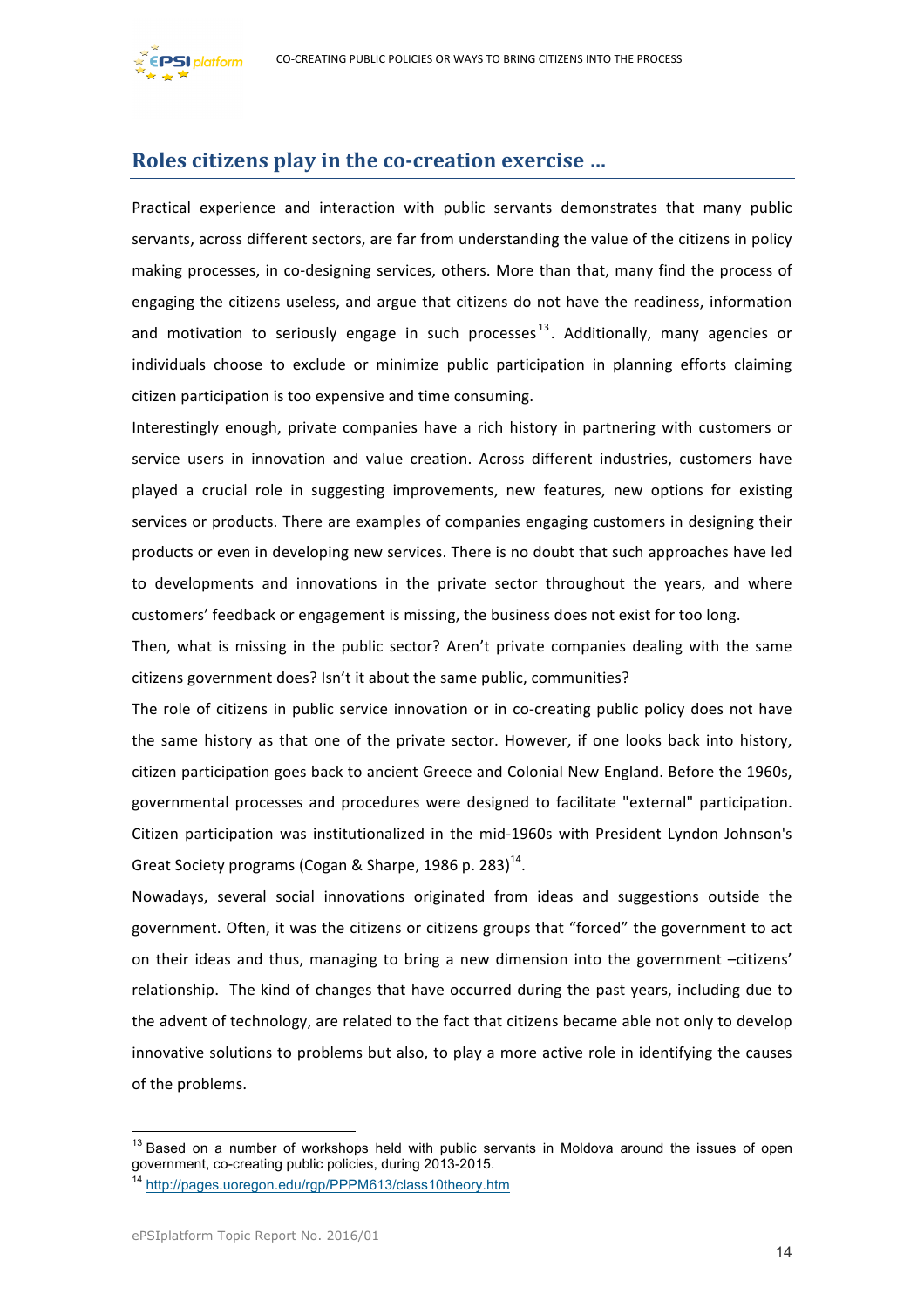Today's plea about citizen engagement in policy making departs from the very essence that citizens are the key "experts" and not the public servants sitting in their offices. This takes us to two different approaches widely debated today and mainly:

*The democratic decision-making approach* based on the assumption that all who are affected by a given decision have the right to participate in the making of that decision. Thus, for example, citizens know best how a particular service or another works, they know what does not work and they have tried to fix them.

The *technocratic decision-making approach* which implies that trained staff "experts" are best suited to make complex technical decisions. However, scientific and technocratic approaches "not only failed to solve social problems but often contributed to them" (Nelkin, 1981. p. 274). The notion that the "cure is often worse than the disease" becomes increasingly important as the technology provides alternative solutions to public policy issues $^{15}$ .

However, when looking at the democratic decision making approach one needs to understand the whole spectrum of roles citizens play. Below, is an interesting classification of roles for citizens in public sector co-creation is provided by IBM Center for Business in Government<sup>16</sup> and mainly they are:

- Citizen explorer Identifying, discovering, or defining a problem;
- Citizen ideator conceptualizing a solution;
- Citizen designer designing and developing the solution;
- Citizen diffuser implementing the solution;

Interestingly enough, these roles are not too different from the role of customers in privatesector innovation. Similarly, it is interesting to observe that mechanisms that facilitate these roles are also deriving from the private sector and if appropriately used by public institutions, can indeed contribute to creating more comprehensive innovation ecosystems as well as more innovation platforms in government and by the government in dealing with co-creating policies/services together with citizens. Here are few examples:

- Online contests and competitions
- Mobile apps

platform

 <sup>15</sup> http://pages.uoregon.edu/rgp/PPPM613/class10theory.htm

 $16$  Engaging Citizens in Co-Creation in Public Services Lessons Learned and Best Practices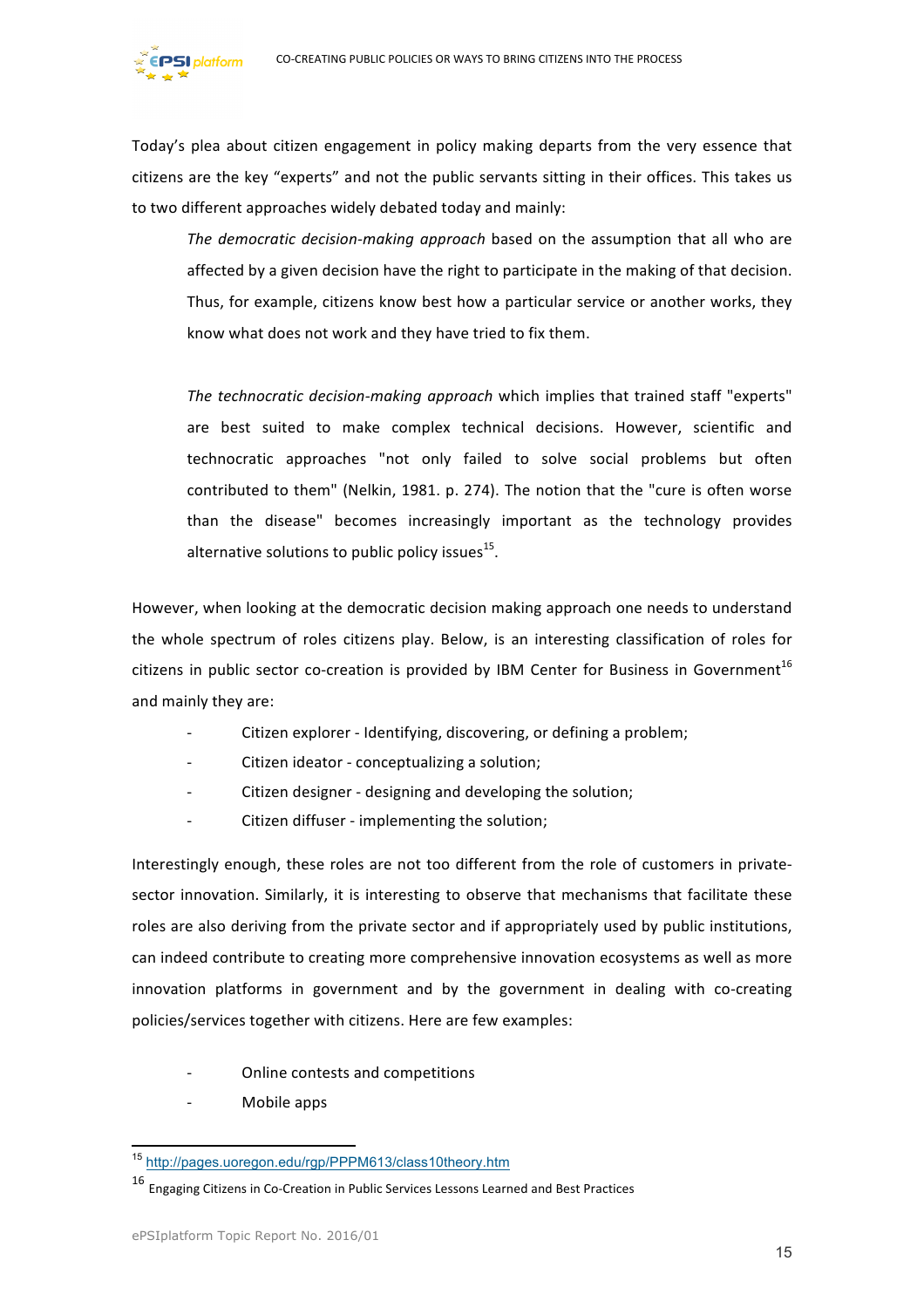

- E-petitions
- Innovation jams
- Virtual design and prototyping tools
- Open-source databases
- Participatory design workshops
- Online citizen communities

Going back to the four roles citizens play, it is important to understand the nature of each one of them.

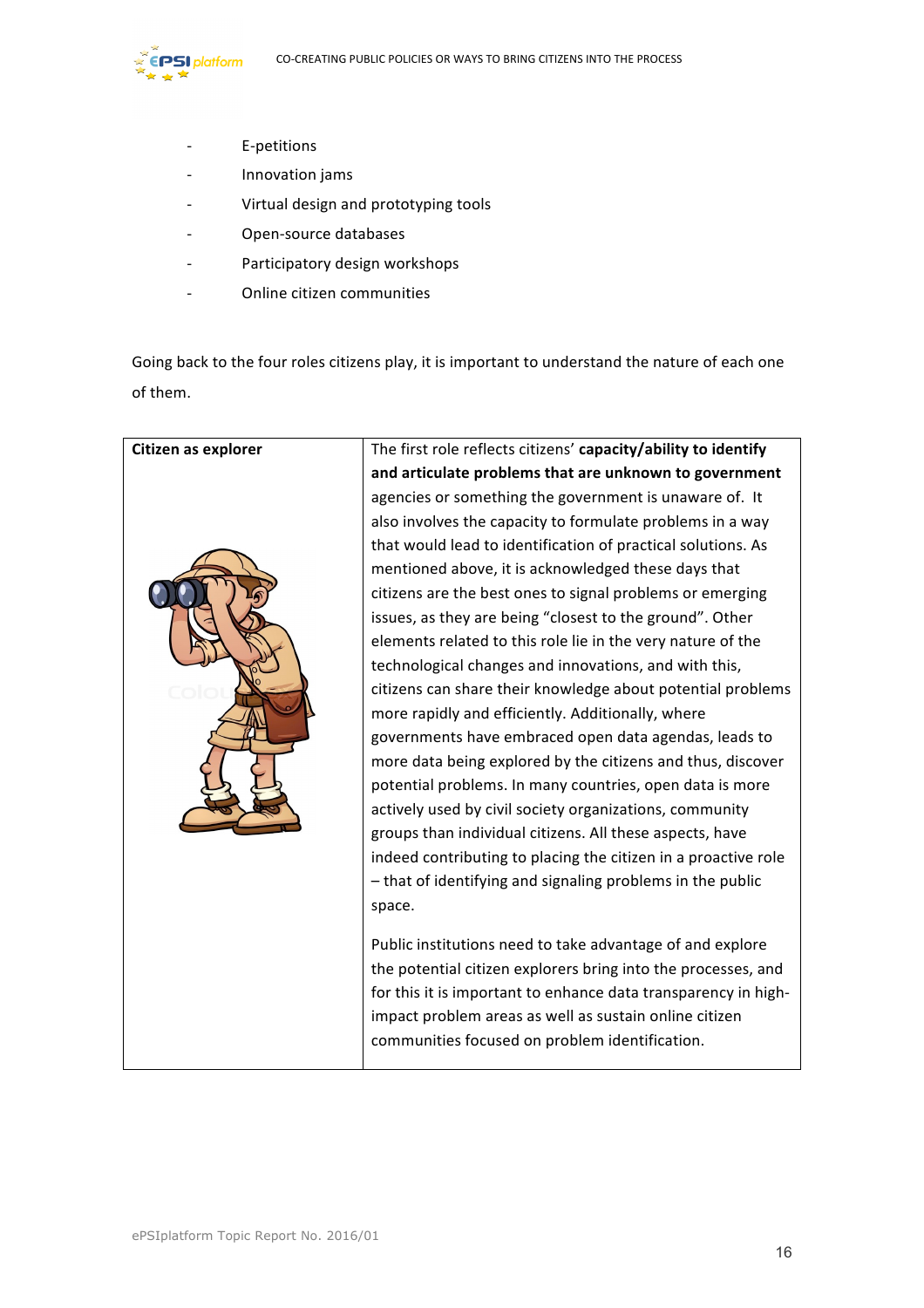

| Citizen as ideator         | This role deals with capacity of citizens to bring knowledge<br>about their unique needs and usage context to improve<br>existing services or envision innovative solutions to civic<br>problems. As an example, in the private sector, this has<br>been the most common role for customer innovators-<br>generating ideas for improving existing products or<br>developing new products. Thus, citizens may combine their<br>innate creativity and unique knowledge about a service or<br>problem context to conceptualize innovative solutions. To<br>enable the role of citizen as ideator, the problem has to be<br>well-articulated or well-defined, but can be narrow or broad                                                                                                                                                                   |  |
|----------------------------|--------------------------------------------------------------------------------------------------------------------------------------------------------------------------------------------------------------------------------------------------------------------------------------------------------------------------------------------------------------------------------------------------------------------------------------------------------------------------------------------------------------------------------------------------------------------------------------------------------------------------------------------------------------------------------------------------------------------------------------------------------------------------------------------------------------------------------------------------------|--|
|                            | in scope. Two relevant approaches for citizens as ideators<br>are:<br>Conceptualizing solutions for narrow, well-defined<br>problems<br>Conceptualizing solutions for broader problems                                                                                                                                                                                                                                                                                                                                                                                                                                                                                                                                                                                                                                                                 |  |
|                            | Additionally, two mechanisms can be used to support or<br>facilitate the citizen's role as ideator. The first type is<br>contests and competitions (crowdsourcing) in varied<br>formats. They work best when the following five key factors<br>have all been addressed:                                                                                                                                                                                                                                                                                                                                                                                                                                                                                                                                                                                |  |
|                            | Clear framing of the problem<br>Clear specification of the incentive/award<br>Clear identification of the potential solver<br>population<br>Clear definition of the process<br>An effective platform to manage the process.<br>٠                                                                                                                                                                                                                                                                                                                                                                                                                                                                                                                                                                                                                       |  |
| <b>Citizen as Designer</b> | Citizens can design and/or develop implementable<br>solutions to well-defined problems in public services. There<br>are several examples of initiatives related to development<br>of interactive mobile Apps which citizens have designed to<br>address specific issues such as public parking availability,<br>public transport delays, and more. In line with this,<br>designers, help convert innovative ideas into actual<br>implementable solutions as well as develop "design<br>sketches" for specific features of a larger solution.<br>This is a relatively new role largely enabled by the advance<br>of new IT-based tools that support knowledge sharing,<br>visualization and virtual prototyping, and collaborative idea<br>building. Examples from the private sector, where<br>customers have assumed a more active role in the actual |  |
|                            | design and development of new products and services,<br>illustrate the potential for the citizen's role as designer.<br>Three approaches for citizens as designers are:                                                                                                                                                                                                                                                                                                                                                                                                                                                                                                                                                                                                                                                                                |  |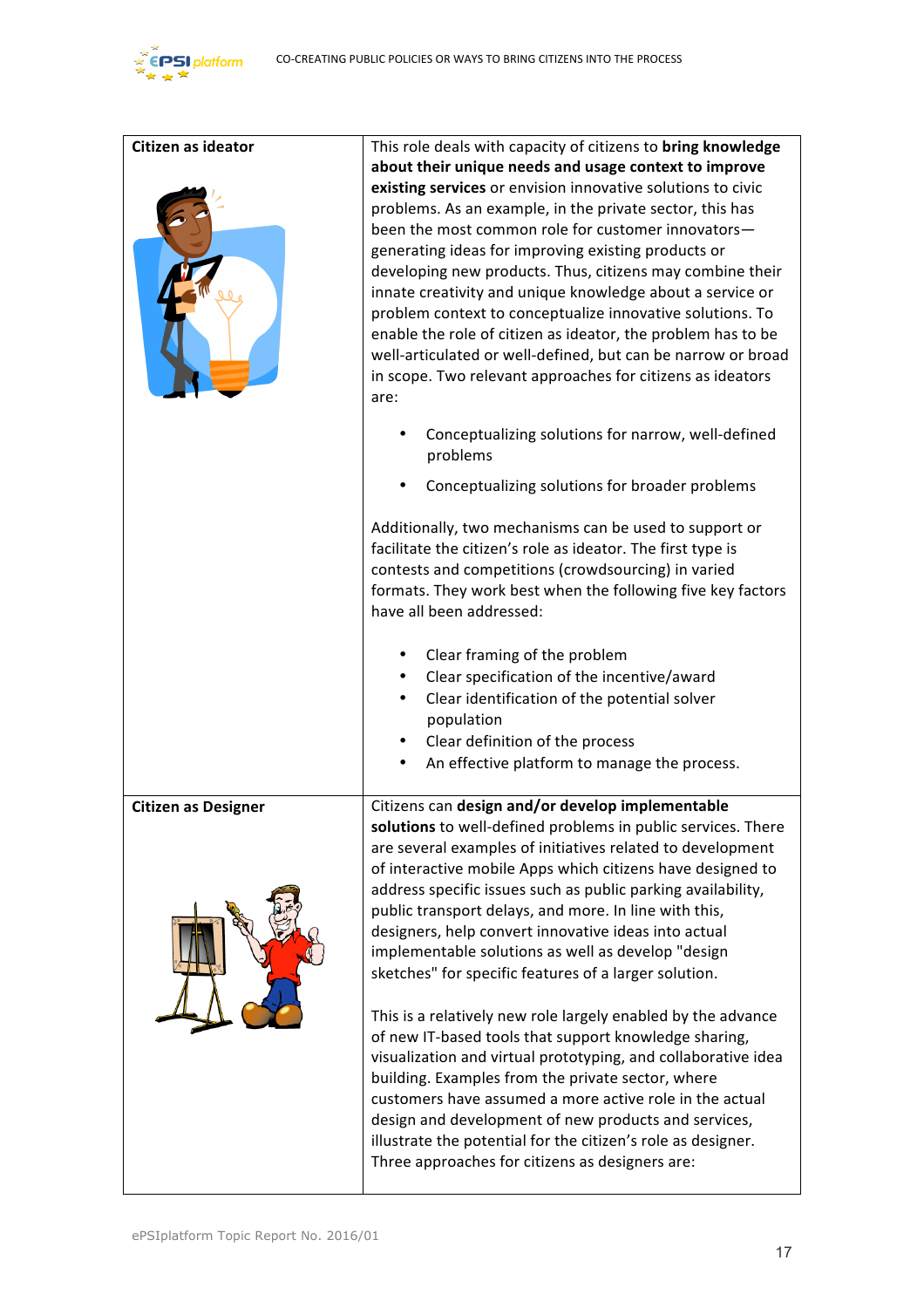

|                            | Virtual design and prototyping tools                         |
|----------------------------|--------------------------------------------------------------|
|                            | Data mashups (providing the data and the tools               |
|                            | needed for users to design and develop solutions to          |
|                            | address specific problems).                                  |
|                            | Participatory design workshops.                              |
| <b>Citizen as diffuser</b> | The fourth citizen role-as diffuser of innovation-relates to |
|                            | the individual citizen's potential to be a change agent or   |
|                            | catalyst in enhancing the adoption of a new government       |
|                            | service by peers. In general, this role departs from the     |
|                            | Theory on Diffusion of Innovations, by Everett Rogers back   |
|                            | in 1960. He studied how ideas were communicated through      |
|                            | a culture and he found a basic pattern that was almost       |
|                            | universally present as innovative ideas spread or diffused   |
|                            | through a culture. To play the role as innovation diffuser,  |
|                            | citizens need to interact and share knowledge with peers,    |
|                            | build their reputation in the community, and thereby         |
|                            | influence adoption decisions. This calls for a number of     |
|                            | different platforms and mechanisms, among which forums       |
|                            | or online communities that can host such interactions and    |
|                            | knowledge sharing.                                           |
|                            | Experience shows however, that if there is no continuous     |
|                            | engagement and ownership of such platforms, such forums      |
|                            | are not sustainable. However, it is up to government         |
|                            | agencies to support, fund, provide the infrastructure and    |
|                            | sustain online citizen communities. Additionally, it is      |
|                            | recommended that public agencies enhance the                 |
|                            | "trialability" of government innovation, by building virtual |
|                            | prototypes that would enable citizens to experience new      |
|                            | services and accordingly, answer a number of key questions   |
|                            | to help define those services.                               |

The above four roles reflect different types of citizen contributions to solving problems and what is interesting is the fact that they also reflect different phases of problem-solving and imply different types of enabling structures, mechanisms, and incentives.

Public servants should also be aware of the fact that embedding these roles in the planning processes behind public policy co-creation or co-design of services generate different outcomes. Follow the examples in the table below:

| Traditional planning processes around policy                                | Planning based on engaging and exploring on                                                                                                    |
|-----------------------------------------------------------------------------|------------------------------------------------------------------------------------------------------------------------------------------------|
| making                                                                      | the four roles citizens play                                                                                                                   |
| Generates limited information/feedback; little<br>consultation takes place; | Includes information/feedback, consultation<br>and negotiation and allows citizens to play a<br>particular role (depending on the stage of the |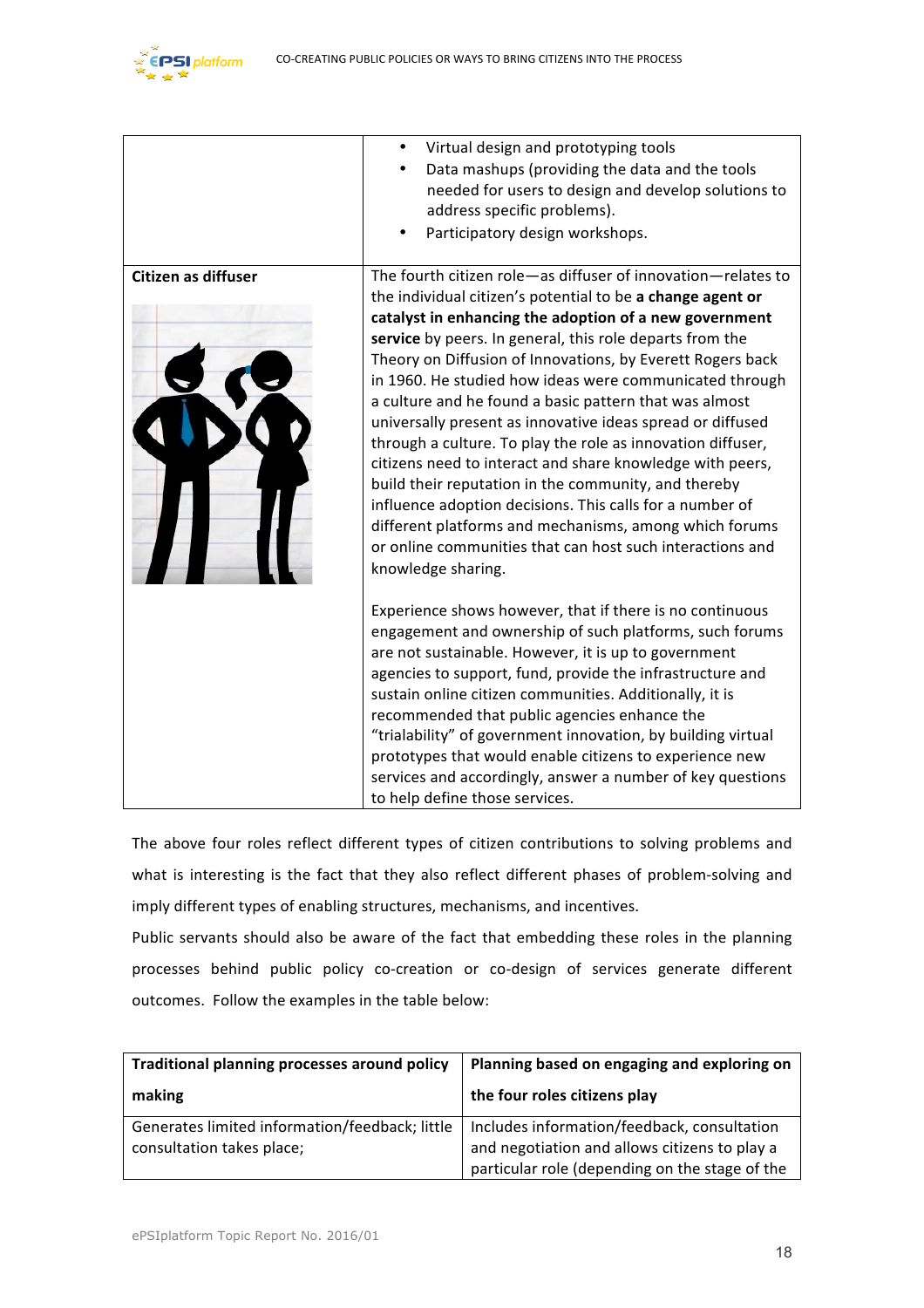

|                                                                                       | policy making process);                                                                                                                                                                                    |
|---------------------------------------------------------------------------------------|------------------------------------------------------------------------------------------------------------------------------------------------------------------------------------------------------------|
| Departs from the assumption that that better<br>information leads to better decisions | Departs from the assumption that open<br>participation leads to better decisions, again<br>due to the engagement of different<br>stakeholders and the availability of the space<br>to play different roles |
| Focuses on manipulation of data                                                       | Focuses on mobilization of support from all<br>relevant stakeholders                                                                                                                                       |
| $Plan = what we should do$                                                            | Plan = what we agree to do                                                                                                                                                                                 |
| Success measured by achievement of plan's<br>objectives                               | Success measured by achievement of<br>agreement on action                                                                                                                                                  |

To sum up, public servants, as policy makers need to be aware of the roles citizens play and ways they can contribute to problem-solving. This dictates new approaches, different types of mechanisms and support infrastructure that needs to be planned and put in place. Today, more than ever, governments (be it at central or local levels) should consider a wide range of mechanisms for citizen co-creation  $-$  from online contests and competitions, to innovation sessions, to open source data bases to participatory design workshops and communities of practice. Having such approaches to policy co-creation will lead to innovation both in government, as well as among citizens in general. Such platforms for co-creation educate, build more trust among citizens and government, and equip citizens with confidence needed in a co-creation process - based on openness, transparency, accountability and innovative thinking.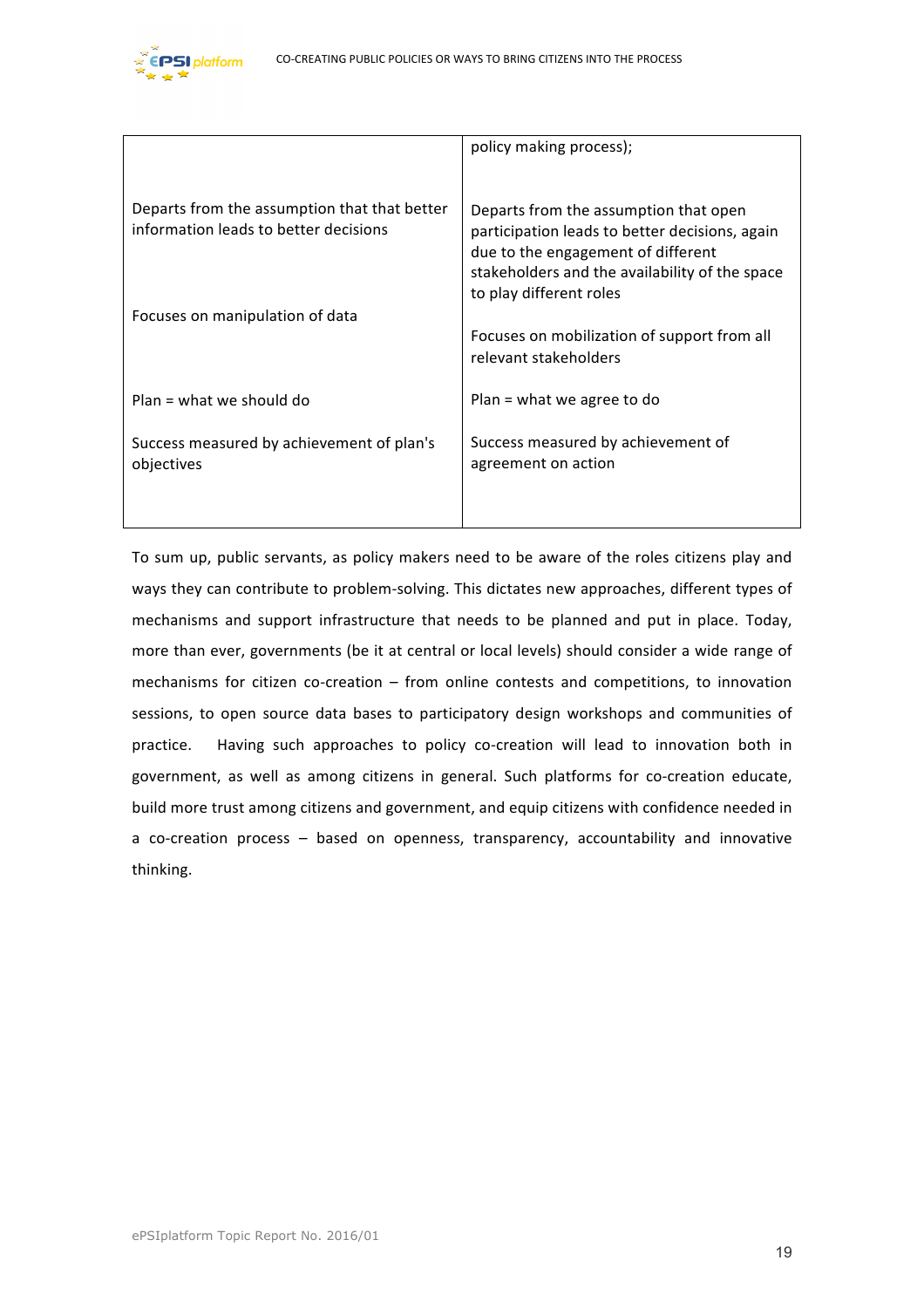

## **Conclusions and recommendations**

Citizen engagement in co-creating public policies is an **indispensable pre-requisite of a democratic society**. There are several great benefits of engaging with citizens among which:

- The quality of public policy being developed significantly improves, as it becomes more practical and relevant and helps ensure that services are delivered in a more effective and efficient way, in line with the needs/interests and priorities of the citizens;
- Provides the opportunity for the government to verify the status of its relationship with the citizens  $-$  the degree of trust, the challenges citizens face, and the kind of measures that should or could be put in place to improve the relationship;
- Allows for more comprehensive, holistic and inclusive approaches when it comes to community development;
- Creates new venues for collaboration, cooperation among government, citizens and organizations and thus, they could work together on issues of concern to the community in a different manner;
- Provides new opportunities for diverse voices to be heard on issues that matter to people, thus, builds on diversity and innovation as core factors in co-creation processes;

To fully benefit from these opportunities, governments should align their capabilities for a citizen focus, by infusing internal vision and new staff mind-sets first. The new culture of cocreation, collaboration and co-design with citizens requires new competencies and skills/abilities. Which is why another important element for the governments is to implement new capacity building programs that would develop the new sets of skills in current public servants and the future ones. Developing new perspectives on possibilities is another important factor governments should take into account. Building "professional empathy", learning to work with "citizens-explorers or ideators or designers or diffusers" by looking broadly and ensuring that public servants are out there, doing outreach and being familiar with citizens' and community needs. The list can continue... However, it is not meant to serve as a 'one-size-fits-all' checklist that should be applied in all efforts to engage, work with, and serve citizens and communities. But it does provide a good nudge for those champions in government ready for an amazing, positive and yet challenging journey of citizen cocreation/co-design of public policies.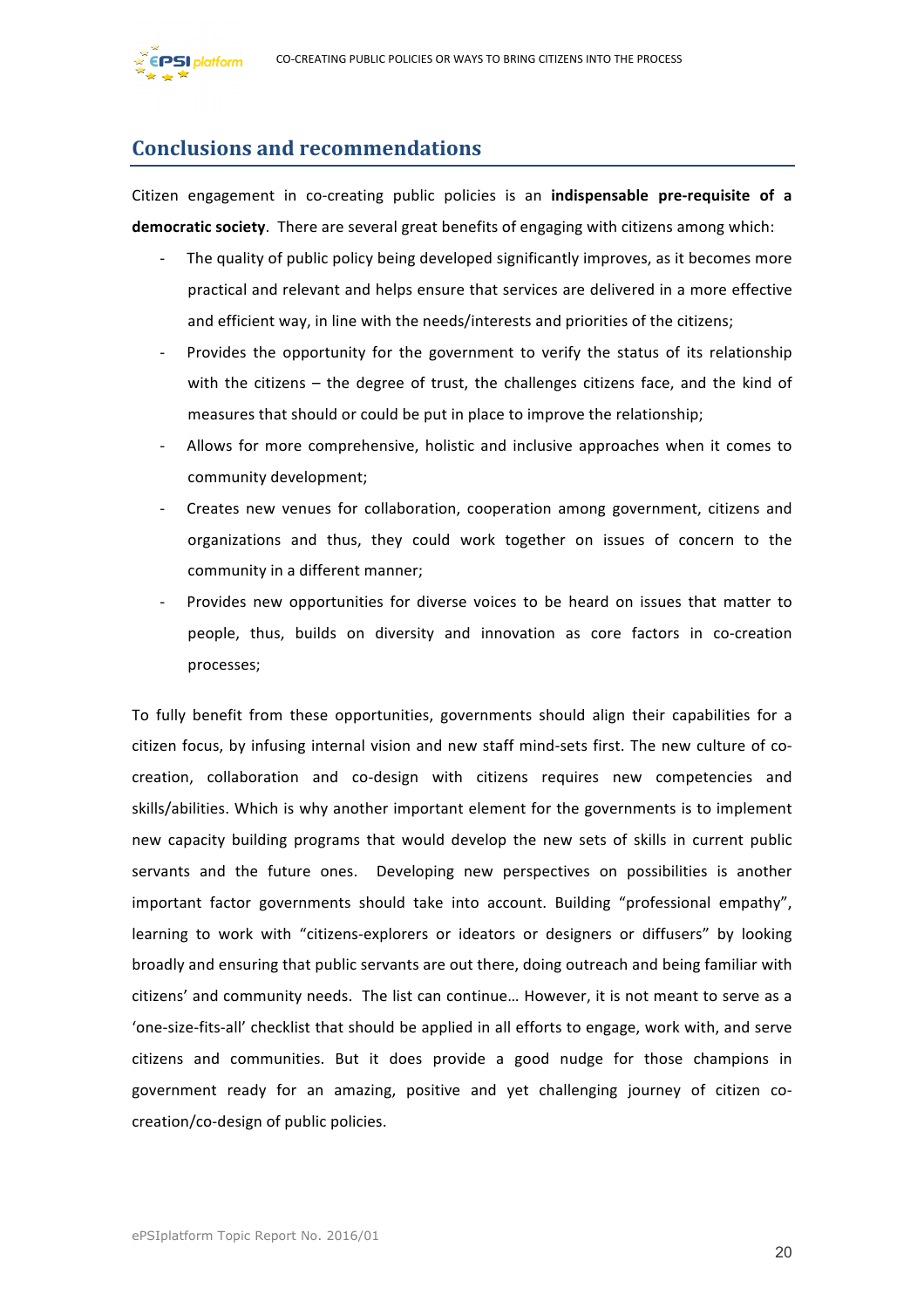

## **References**

- 1. Brenton Holmes, Politics and Public Administration Section (22 July 2011) Citizens' engagement in policy-making and the design of public services available from http://www.aph.gov.au/About\_Parliament/Parliamentary\_Departments/Parliamentar y\_Library/pubs/rp/rp1112/12rp01#\_ftn75
- 2. Cretu, N (December 2012), Challenges and solutions of citizen engagement in developing countries available from http://unpan1.un.org/intradoc/groups/public/documents/un/unpan050847.pdf
- 3. Cretu, V (2013) "Moldova Open Government Action Plan process, content and future opportunities", available at http://codd.md/wpcontent/uploads/2013/01/Moldova\_Open\_Government\_Paper.pdf
- 4. "Citizens as Partners" OECD Handbook on Information, Consultation and Public Participation **in** and in the policy-Making policy-Making http://www.ezd.si/fileadmin/doc/4\_AKTIVNO\_DRZAVLJANSTVO/Viri/Citizens\_as\_partn ers\_hanbook\_oecd.pdf
- 5. Des Vincent, Citizen Centric Government the changing face of government customers http://www.ica-it.org/index.php/component/docman/doc\_view/185-citizen-centricgovernment-the-changing-face-of-government-customers-des-vincent-ica-41stconference-conference-paper?Itemid=56
- 6. Evert A. Lindquist, Sam Vincent and John Wanna (2013) Putting Citizens First Engagement in Policy and Service Delivery for the 21st Century available from file:///C:/Users/Gost/Desktop/459992.pdf
- 7. How to become a citizen-centric government, A.T. Kearney study of public institutions in Eastern Europe available from https://www.atkearney.com/documents/10192/306842/Citizen-Centric\_Government.pdf/6bc77242-149a-4515-b4c7-3295ca1ab594
- 8. Nambisan, S Nambisan, P, (2013), IBM Center for The Business of Government, Engaging Citizensin Co-Creation in PublicServices: LessonsLearned and Best Practices, available from http://www.businessofgovernment.org/report/engaging-citizens-cocreation-public-services
- 9. OECD Studies on Public Engagement Focus on Citizens public Engagement for better policy and service http://www10.iadb.org/intal/intalcdi/pe/2009/03785.pdf
- 10. Planning Analysis: The Theory of Citizen Participation http://pages.uoregon.edu/rgp/PPPM613/class10theory.htm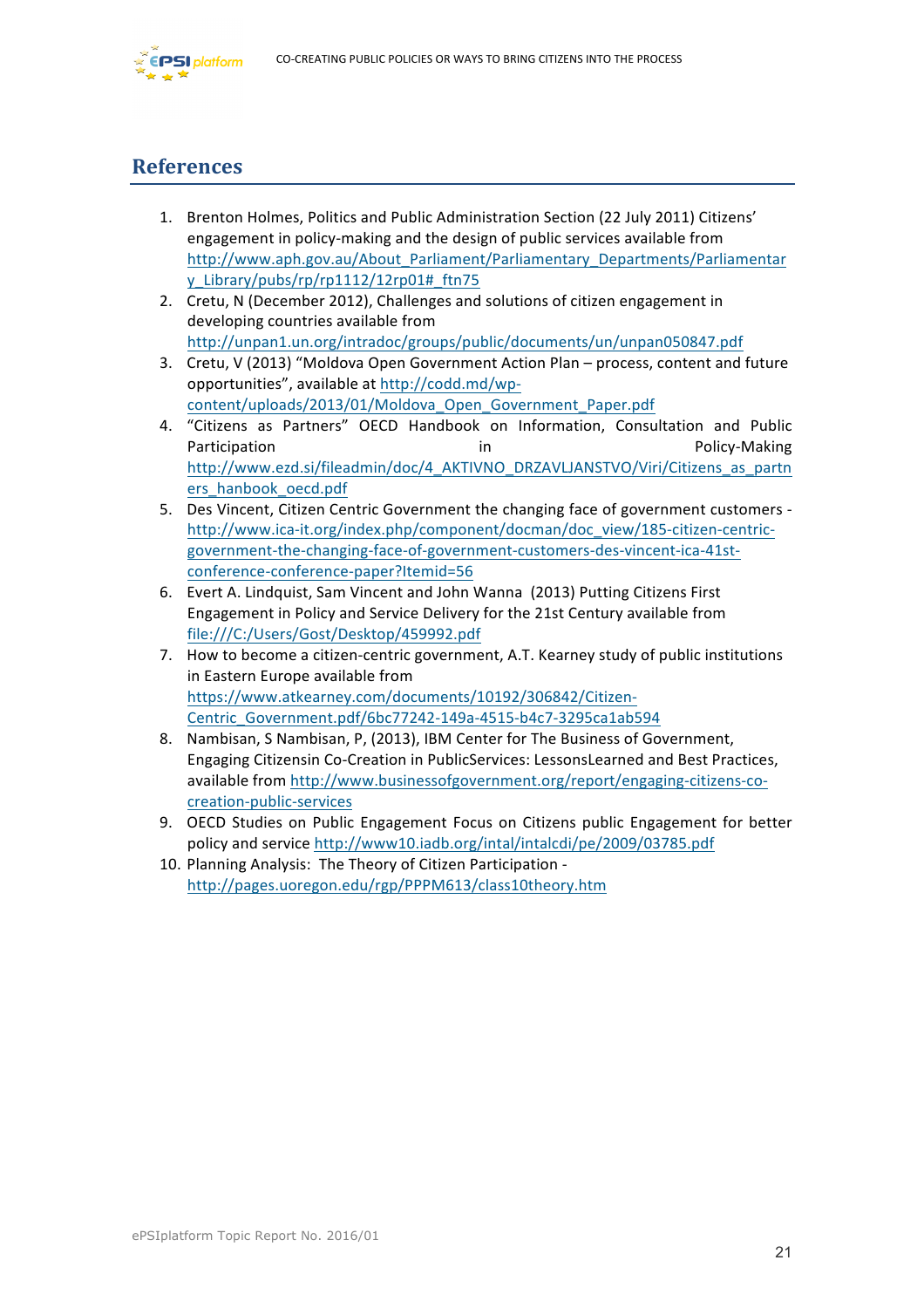

## **About the Author**

**Veronica Cretu,** President of the Open Government Institute with a rich experience in open government, open data, citizen engagement in policy making processes, education policies, Internet Governance. Veronica holds a MA in Contemporary Diplomacy from University of Malta and a post-graduate diploma in Diplomacy and IT from Mediterranean Academy of Diplomatic Studies of Malta. She brings more than 14 years of work experience in both national and international environments by exploring different perspectives and emerging issues on the developmental agenda and thus, actively bringing her input into a number of important international committees in present and past:

- Civil society steering committee member of the Open Government Partnership (OGP);
- Member of the multi-stakeholder advisory group (MAG) to the Internet Governance Forum (IGF) under the UN Secretary General;
- Member of the Nominating Committee of the ICANN (Internet Corporation for Assigned Names and Numbers, USA) and
- Member of the civil society advisory group on gender equality and women's empowerment to UN in Moldova

Veronica's areas of expertise include: Project management, project evaluation, capacity Building (including ToT) for civil society and Government; Policy Development, Organizational development; Community development; Open Government/Open Data/Citizen engagement; ICT4D and Internet Governance. 

Veronica worked in Liberia, Nepal and Turkey on the issues of education and critical thinking methodology for education; in Ukraine and Azerbaijan on the issues of open government and Internet governance.